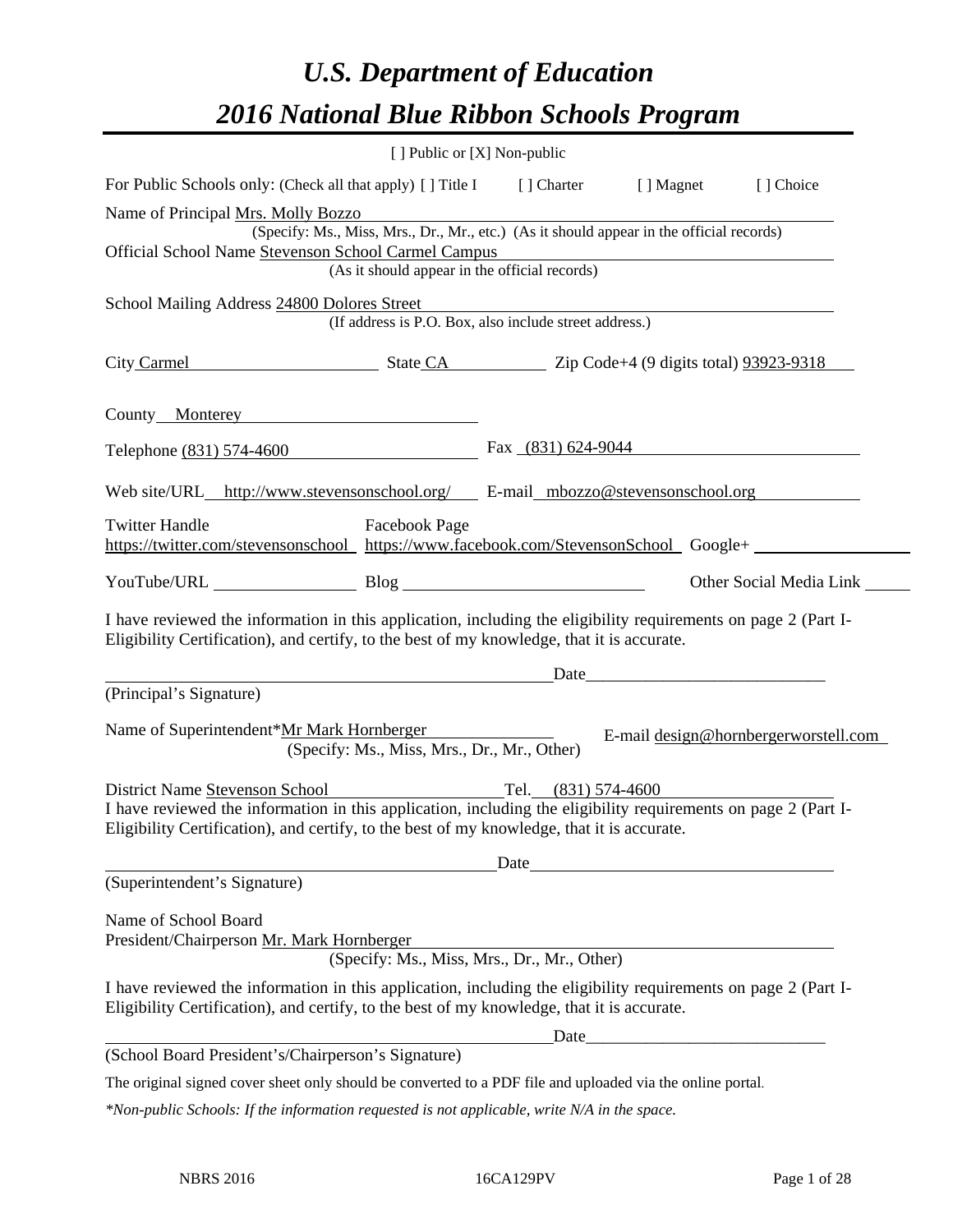The signatures on the first page of this application (cover page) certify that each of the statements below, concerning the school's eligibility and compliance with U.S. Department of Education and National Blue Ribbon Schools requirements, are true and correct.

- 1. The school configuration includes one or more of grades K-12. (Schools on the same campus with one principal, even a K-12 school, must apply as an entire school.)
- 2. The public school has met their state's accountability requirements (i.e., avoided sanctions) in participation, performance in reading (or English language arts) and mathematics, and other academic indicators (i.e., attendance rate and graduation rate) using the most recent accountability results available for the year prior to nomination.
- 3. To meet final eligibility, a public school must meet the state's accountability requirements (i.e., avoided sanctions) in participation, performance in reading (or English language arts) and mathematics, and other academic indicators (i.e., attendance rate and graduation rate) for the year in which they are nominated (2015-2016) and be certified by the state representative. Any status appeals must be resolved at least two weeks before the awards ceremony for the school to receive the award.
- 4. If the school includes grades 7 or higher, the school must have foreign language as a part of its curriculum.
- 5. The school has been in existence for five full years, that is, from at least September 2010 and each tested grade must have been part of the school for the past three years.
- 6. The nominated school has not received the National Blue Ribbon Schools award in the past five years: 2011, 2012, 2013, 2014, or 2015.
- 7. The nominated school has no history of testing irregularities, nor have charges of irregularities been brought against the school at the time of nomination. The U.S. Department of Education reserves the right to disqualify a school's application and/or rescind a school's award if irregularities are later discovered and proven by the state.
- 8. The nominated school or district is not refusing Office of Civil Rights (OCR) access to information necessary to investigate a civil rights complaint or to conduct a district-wide compliance review.
- 9. The OCR has not issued a violation letter of findings to the school district concluding that the nominated school or the district as a whole has violated one or more of the civil rights statutes. A violation letter of findings will not be considered outstanding if OCR has accepted a corrective action plan from the district to remedy the violation.
- 10. The U.S. Department of Justice does not have a pending suit alleging that the nominated school or the school district as a whole has violated one or more of the civil rights statutes or the Constitution's equal protection clause.
- 11. There are no findings of violations of the Individuals with Disabilities Education Act in a U.S. Department of Education monitoring report that apply to the school or school district in question; or if there are such findings, the state or district has corrected, or agreed to correct, the findings.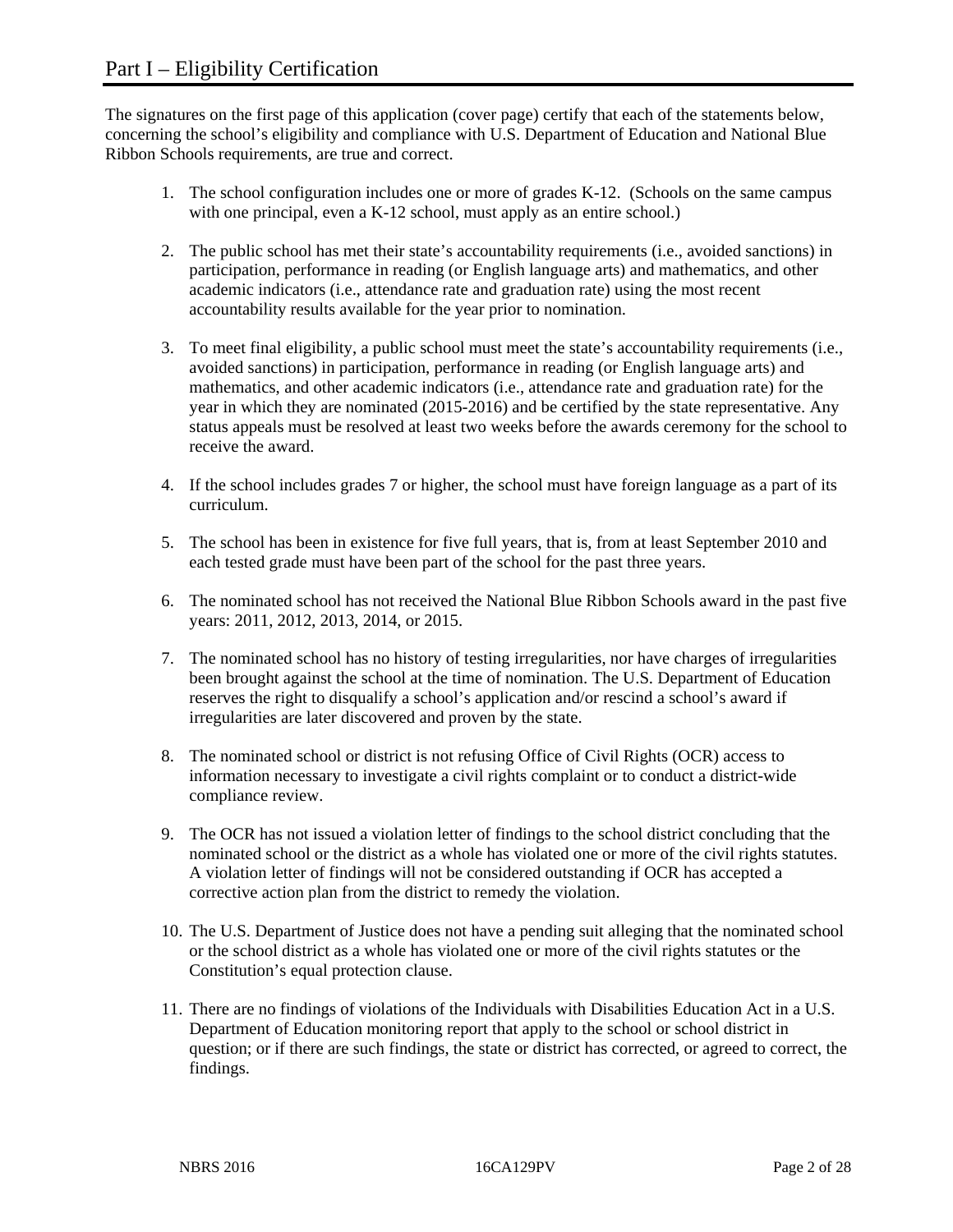#### **Data should be provided for the most recent school year (2015-2016) unless otherwise stated.**

**DISTRICT** (Question 1 is not applicable to non-public schools)

| -1. | Number of schools in the district<br>(per district designation): | 0 Elementary schools (includes $K-8$ )<br>0 Middle/Junior high schools<br>0 High schools<br>$0 K-12$ schools |
|-----|------------------------------------------------------------------|--------------------------------------------------------------------------------------------------------------|
|     |                                                                  |                                                                                                              |

0 TOTAL

**SCHOOL** (To be completed by all schools)

2. Category that best describes the area where the school is located:

[] Urban or large central city [ ] Suburban with characteristics typical of an urban area [ ] Suburban [X] Small city or town in a rural area [ ] Rural

3. Number of students as of October 1, 2015 enrolled at each grade level or its equivalent in applying school:

| Grade                           | # of         | # of Females | <b>Grade Total</b> |
|---------------------------------|--------------|--------------|--------------------|
|                                 | <b>Males</b> |              |                    |
| <b>PreK</b>                     | 13           | 5            | 13                 |
| $\mathbf K$                     | 8            | 15           | 23                 |
| 1                               | 12           | 13           | 25                 |
| $\overline{2}$                  | 11           | 11           | 22                 |
| 3                               | 9            | 12           | 21                 |
| $\overline{\mathbf{4}}$         | 14           | 13           | 27                 |
| 5                               | 15           | 12           | 27                 |
| 6                               | 13           | 10           | 23                 |
| 7                               | 18           | 17           | 35                 |
| 8                               | 15           | 14           | 29                 |
| 9                               | 0            | 0            | $\theta$           |
| 10                              | 0            | 0            | 0                  |
| 11                              | 0            | 0            | 0                  |
| 12 or higher                    | 0            | 0            | $\mathbf{\Omega}$  |
| <b>Total</b><br><b>Students</b> | 128          | 122          | 250                |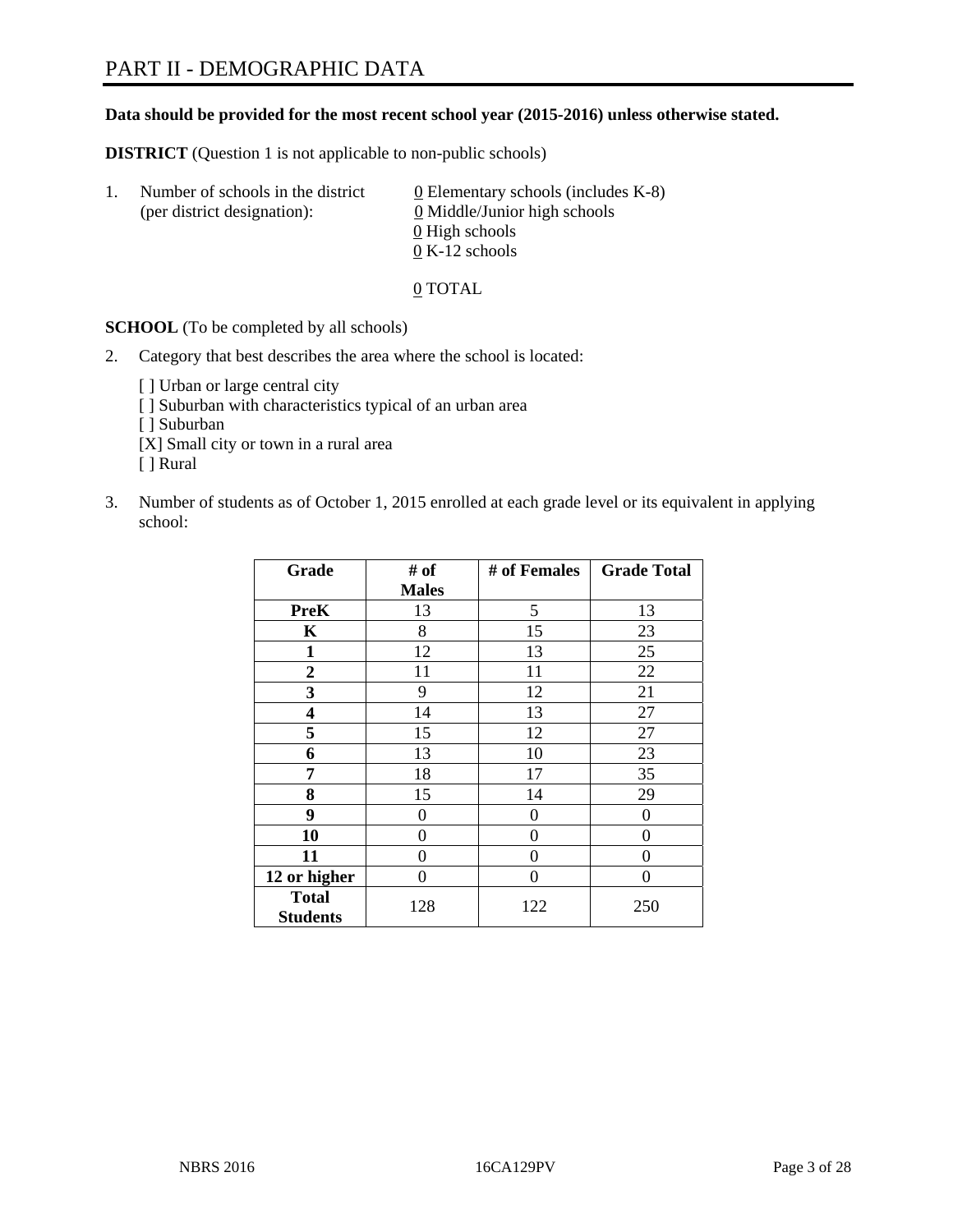the school: 10 % Asian

4. Racial/ethnic composition of  $\qquad 0\%$  American Indian or Alaska Native 1 % Black or African American 1 % Hispanic or Latino 1 % Native Hawaiian or Other Pacific Islander 77 % White 10 % Two or more races **100 % Total** 

(Only these seven standard categories should be used to report the racial/ethnic composition of your school. The Final Guidance on Maintaining, Collecting, and Reporting Racial and Ethnic Data to the U.S. Department of Education published in the October 19, 2007 *Federal Register* provides definitions for each of the seven categories.)

5. Student turnover, or mobility rate, during the 2014 – 2015 school year: 2%

This rate should be calculated using the grid below. The answer to (6) is the mobility rate.

| <b>Steps For Determining Mobility Rate</b>         | Answer                      |
|----------------------------------------------------|-----------------------------|
| (1) Number of students who transferred to          |                             |
| the school after October 1, 2014 until the         | $\mathcal{D}_{\cdot}$       |
| end of the 2014-2015 school year                   |                             |
| (2) Number of students who transferred             |                             |
| <i>from</i> the school after October 1, 2014 until | $\mathcal{D}_{\mathcal{L}}$ |
| the end of the 2014-2015 school year               |                             |
| (3) Total of all transferred students [sum of      |                             |
| rows $(1)$ and $(2)$ ]                             |                             |
| (4) Total number of students in the school as      | 246                         |
| of October 1, 2014                                 |                             |
| (5) Total transferred students in row (3)          | 0.016                       |
| divided by total students in row (4)               |                             |
| $(6)$ Amount in row $(5)$ multiplied by 100        | っ                           |

6. English Language Learners (ELL) in the school:  $0\%$ 

4 Total number ELL

 Specify each non-English language represented in the school (separate languages by commas): Chinese, Korean, Japanese, German

7. Students eligible for free/reduced-priced meals: 0 %

Total number students who qualify:  $\qquad 0$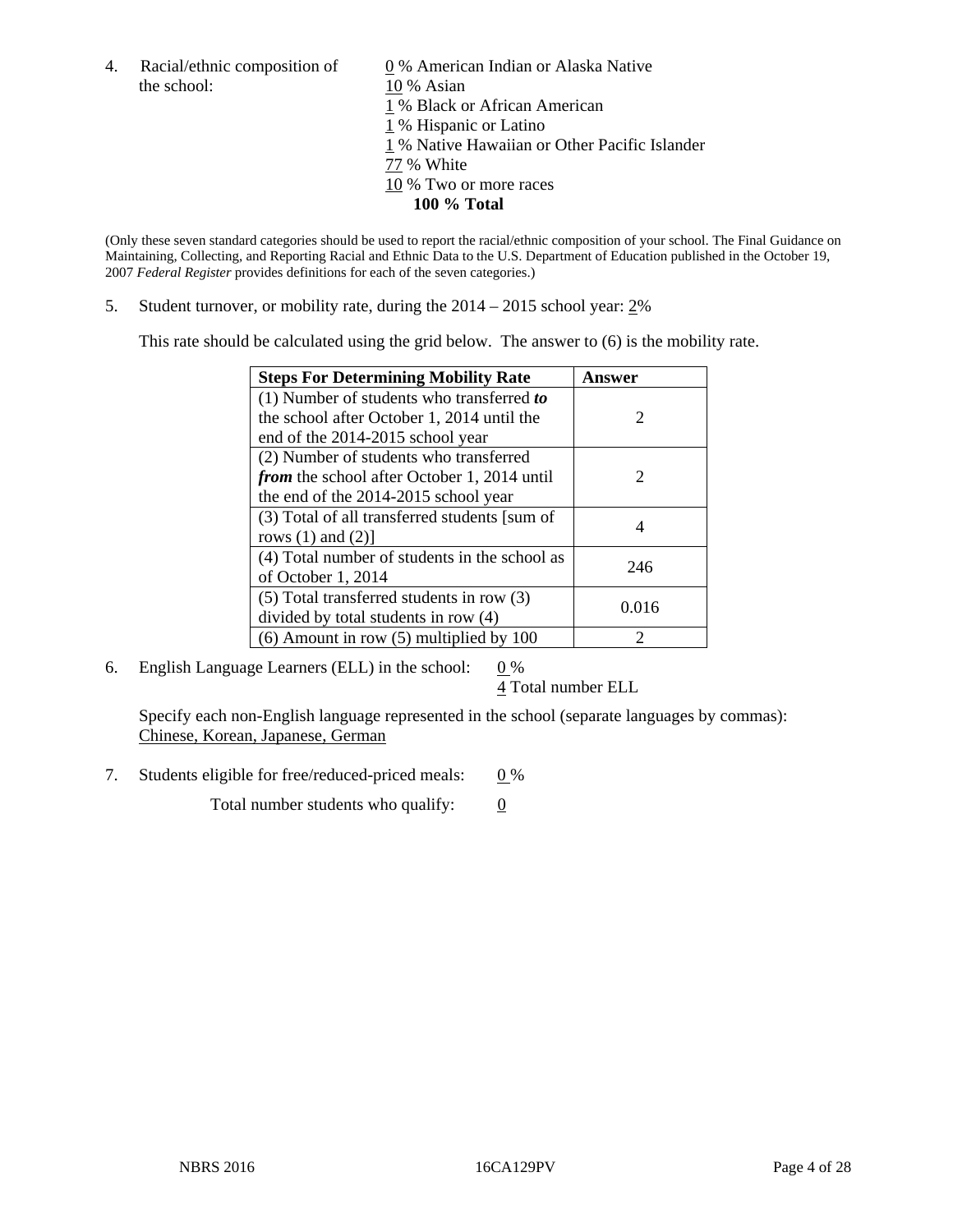Indicate below the number of students with disabilities according to conditions designated in the Individuals with Disabilities Education Act. Do not add additional conditions. It is possible that students may be classified in more than one condition.

| 1 Autism                              | $\underline{0}$ Orthopedic Impairment   |
|---------------------------------------|-----------------------------------------|
| 0 Deafness                            | 10 Other Health Impaired                |
| 0 Deaf-Blindness                      | 30 Specific Learning Disability         |
| 0 Emotional Disturbance               | 11 Speech or Language Impairment        |
| 3 Hearing Impairment                  | $\underline{0}$ Traumatic Brain Injury  |
| 0 Mental Retardation                  | 0 Visual Impairment Including Blindness |
| $\underline{0}$ Multiple Disabilities | <b>0</b> Developmentally Delayed        |

- 9. Number of years the principal has been in her/his position at this school: 5
- 10. Use Full-Time Equivalents (FTEs), rounded to nearest whole numeral, to indicate the number of school staff in each of the categories below:

|                                       | <b>Number of Staff</b> |
|---------------------------------------|------------------------|
| Administrators                        |                        |
| Classroom teachers                    | 33                     |
| Resource teachers/specialists         |                        |
| e.g., reading, math, science, special | 8                      |
| education, enrichment, technology,    |                        |
| art, music, physical education, etc.  |                        |
| Paraprofessionals                     | $\mathfrak{D}$         |
| Student support personnel             |                        |
| e.g., guidance counselors, behavior   |                        |
| interventionists, mental/physical     |                        |
| health service providers,             | 4                      |
| psychologists, family engagement      |                        |
| liaisons, career/college attainment   |                        |
| coaches, etc.                         |                        |

11. Average student-classroom teacher ratio, that is, the number of students in the school divided by the FTE of classroom teachers, e.g.,  $22:1$  8:1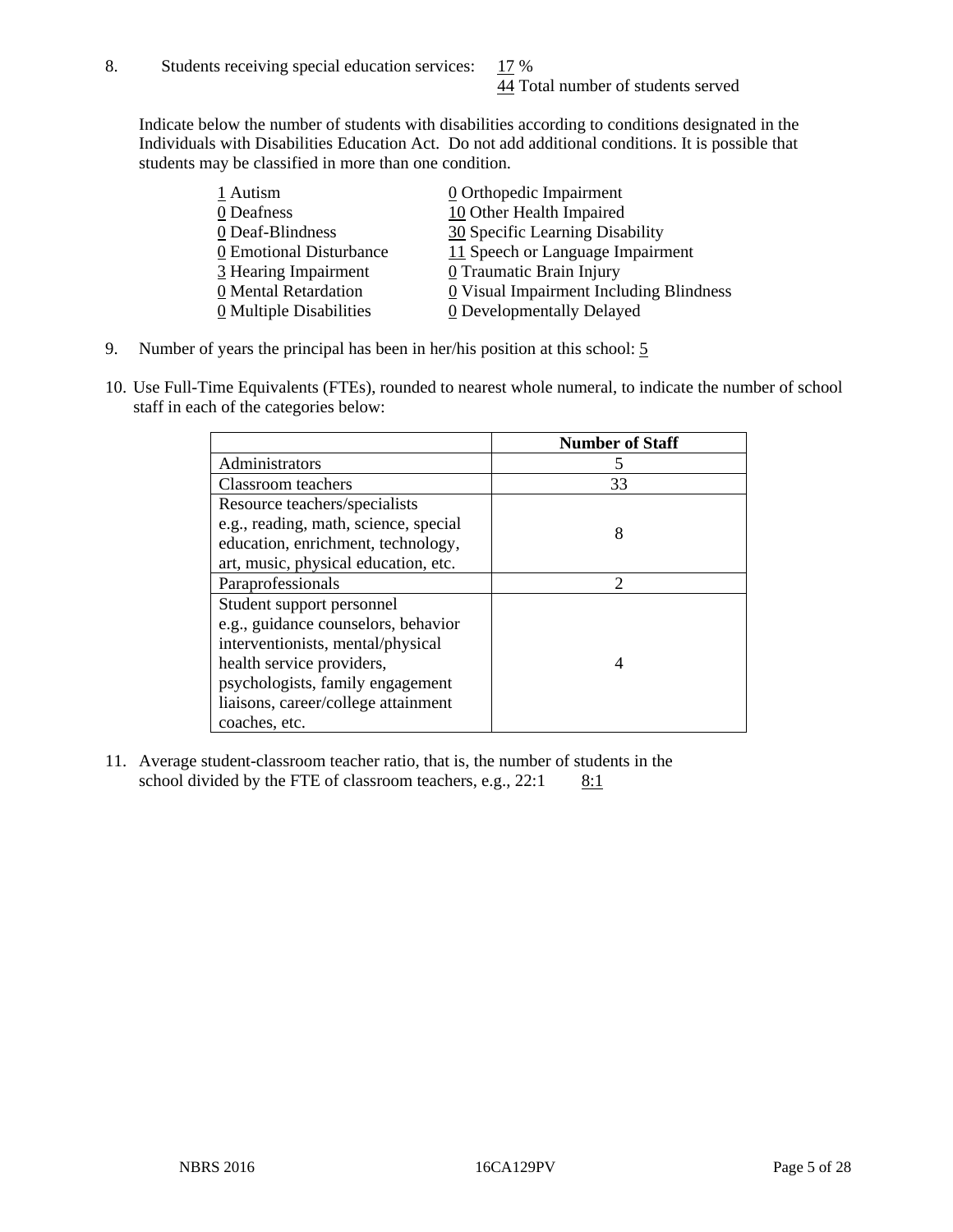12. Show daily student attendance rates. Only high schools need to supply yearly graduation rates.

| <b>Required Information</b> | 2014-2015 | $2013 - 2014$ | 2012-2013 | 2011-2012 | $2010 - 2011$ |
|-----------------------------|-----------|---------------|-----------|-----------|---------------|
| Daily student attendance    | 96%       | 97%           | 96%       | 95%       | 97%           |
| High school graduation rate | 0%        | 9%            | 0%        | 9%        | 0%            |

#### 13. **For high schools only, that is, schools ending in grade 12 or higher.**

Show percentages to indicate the post-secondary status of students who graduated in Spring 2015.

| <b>Post-Secondary Status</b>                  |    |
|-----------------------------------------------|----|
| Graduating class size                         |    |
| Enrolled in a 4-year college or university    | 0% |
| Enrolled in a community college               | 0% |
| Enrolled in career/technical training program | 0% |
| Found employment                              | 0% |
| Joined the military or other public service   | 0% |
| Other                                         |    |

14. Indicate whether your school has previously received a National Blue Ribbon Schools award. Yes No X

If yes, select the year in which your school received the award.

15. In a couple of sentences, provide the school's mission or vision statement.

Stevenson School prepares students for continued academic success; to kindle their delight in learning; and to help them shape a joyful life.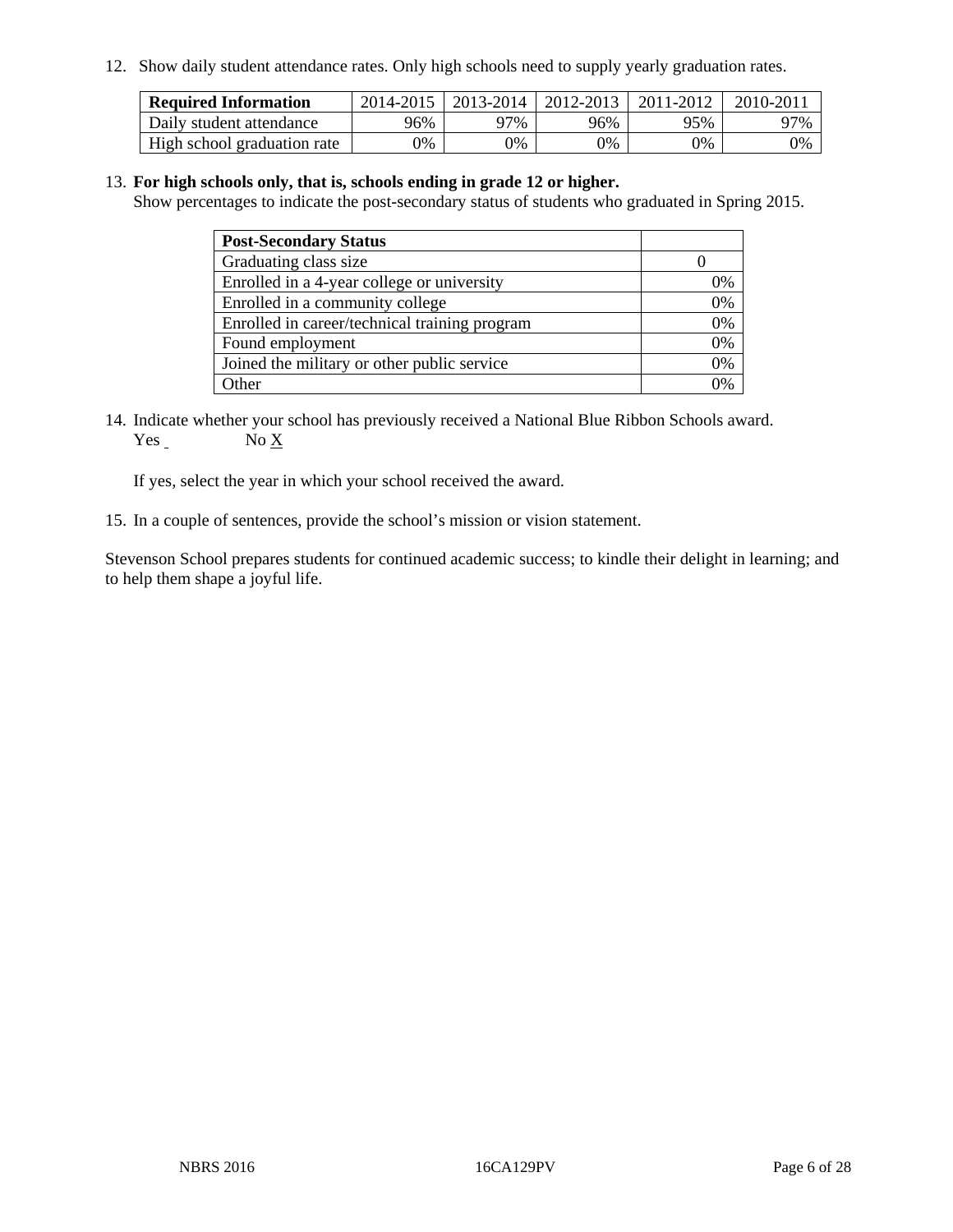# PART III – SUMMARY

Stevenson School, founded in 1952 and named for the writer Robert Louis Stevenson, is unique in its configuration in that is it the only Pre-Kindergarten through Grade 12, nonsectarian, independent, co-ed school on the Monterey Peninsula. The Carmel Campus, housing PK-8, was founded in 1988 and is accredited by the California Association of Independent Schools (CAIS) and the Western Association of Schools and Colleges (WASC). Set on three acres in Carmel, the Campus is a three-tiered campus containing spacious, light-filled classrooms, including art and music rooms, an amphitheater, a dance studio, offices, three playgrounds, an organic garden, and a state-of-the-art turf field. The PK-8 student body represents a variety of ethnic, racial, socio-economic, and religious backgrounds. Approximately 29 percent of our 250 students receive financial assistance. The Pebble Beach Campus is located five miles away; and houses a boarding and day program for grades 9-12 with 520 students.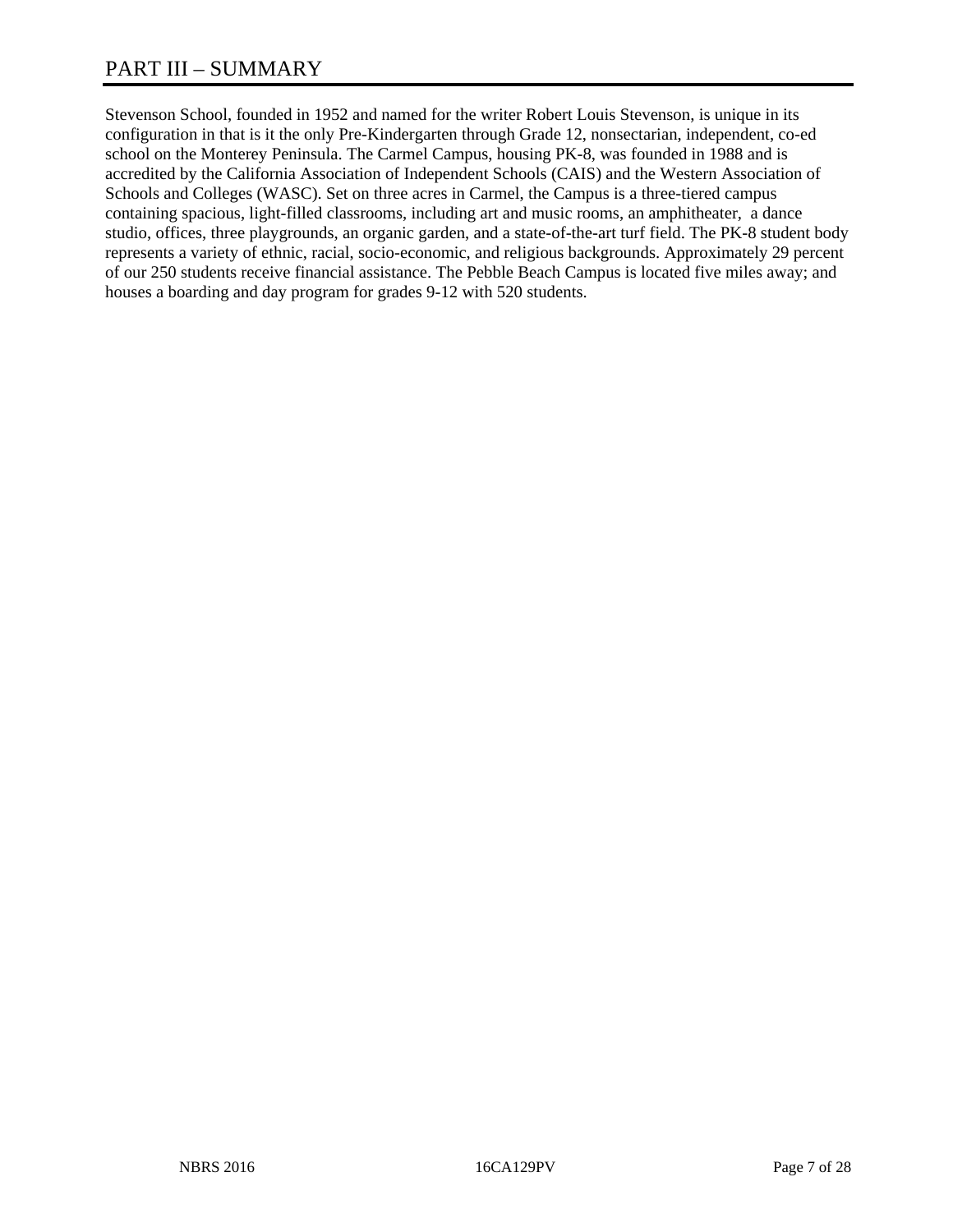# **1. Core Curriculum:**

The Pre-Kindergarten (PK) Program at Stevenson School was developed in recognition of the need for young children to learn in an environment that supports their growth in the areas of social, emotional, cognitive, language, as well as physical and motor development. The PK classroom and outdoor play areas have been specifically designed for four- and five-year-old children who will transition into the Stevenson Kindergarten Program. The program is based on the work of Jean Piaget and John Dewey, and Reggio Emilia schools in Italy.

Stevenson School's PK-Grade 4 teachers are trained in assessing and teaching reading through an Orton-Gillingham approach including Wilson Language Training, Lexia, Teacher's College Columbia's Reading and Writing Project, and a Fountas and Pinnel A-Z leveling system in all classroom libraries. Balancing explicit small group instruction and independent workboard, elementary teachers guide their students through a systematic and engaging scope and sequence of phonemic awareness, decoding, fluency, sight word recognition, vocabulary and comprehension. Elementary teachers are as much reading specialists as they are general education teachers.

Students are screened in Pre-Kindergarten, Kindergarten and Grade 1 for phonological processing skills, and Grades 2, 3, and 4 for reading fluency and comprehension skills. With this knowledge, teachers can target instruction to build the underlying processing areas that support reading development in each of their students, using a wide variety of multi-sensory materials and instructional strategies depending on a student's needs. Teachers and parents are encouraged to be proactive regarding students' reading growth. Summer loss is addressed through summer reading requirements individualized for each student.

Stevenson's language arts curriculum in Grades 5-8 builds on students' reading skills to develop thinking and language together by teaching skills of annotation, discussion, and writing. Central to the curriculum is providing for literacy in all forms of media, and the practice of embedding skills in meaningful context. Although all students receive explicit instruction in grammar, vocabulary, and writing, they also are encouraged to see how authors use language to craft ideas and images into prose. Drawing on literature from many genres, time periods, and cultures, featured works reflect our common literary heritage. Students are encouraged to develop, clarify, and communicate ideas in persuasive, expository, literary, and expressive discourse.

Singapore Math is Stevenson's core math curriculum, chosen for its focus on the why and how of mathematics. The curriculum moves from a concrete approach, to a pictorial approach, and finally to abstract connections. Singapore Math provides guided support and practice in number sense strategies, model drawing, mental math, and builds on prior knowledge. Through the learning process students build strategies and conceptual understanding.

The curriculum is problem-centered rather than topic-centered. The purpose of this format is to have students continually encounter mathematics set in meaningful contexts, enabling them to draw, and then verify, their own conclusions. To accomplish these goals, teachers use a highly individualized approach to teaching that has benefits well beyond antiquated tracking approaches to teaching math. Problem solving, followed by a well-reasoned presentation of results, is central to the process of learning mathematics, and this learning happens most effectively in a student-centered classroom.

Ever mindful of its mission to prepare students for success in college and beyond, Stevenson's Science, Technology, Engineering, and Math (STEM) program is unique among area peer schools. Stevenson's STEM program integrates the latest in educational research and methodology related to the teaching of science, technology, engineering, and math. In doing so, it creates a sense of educational relevance for our students that will serve them for a lifetime. Through extensive interdisciplinary coordination among Stevenson's math, science, and technology faculty, the STEM program brings together several subject areas while continuing to exceed California state standards for math and science. At the same time, through a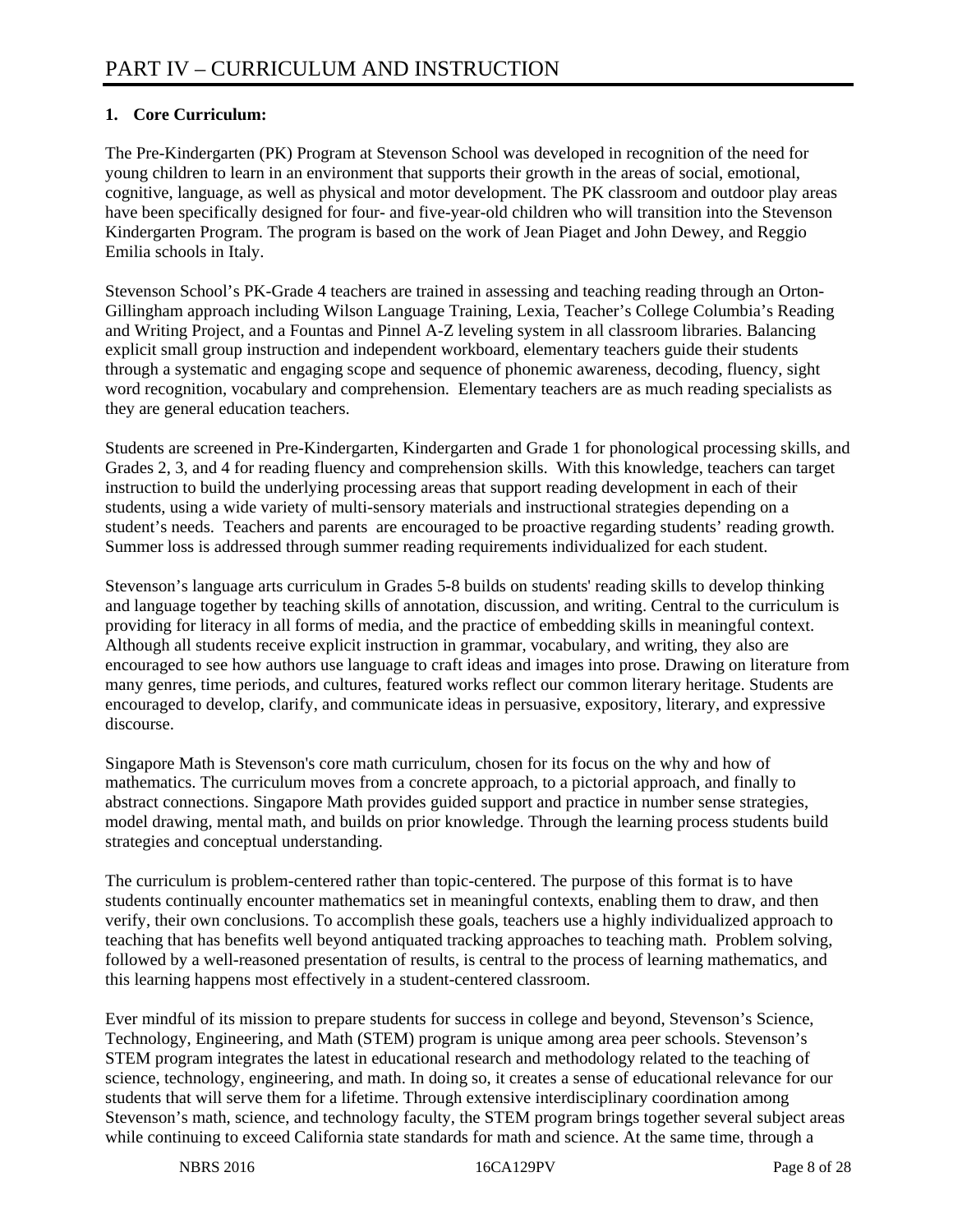project based, investigative approach, STEM encourages students to assume responsibility for the learning process, utilizes real world applications, and stimulates a love of learning. A natural extension of Stevenson's rigorous inquiry based approach to learning, STEM also prepares students for a variety of teaching styles they will inevitably encounter throughout their lives.

Stevenson's systematic study of history and social science curriculum enables students to acquire the knowledge, skill, and judgment to continue to learn for themselves. Student are encouraged to participate intelligently, justly, and responsibly in civic life, and in deliberation about local, national, and international issues. Annotation and discussion skills underscore the analysis that students practice when determining central ideas and themes, solving cause and effect problems, and distinguishing point of view. Students are challenged to strengthen their content area reading, writing, research, and discussion skills. The curriculum includes a variety of inter-disciplinary units throughout the year. Grade 8 students also create projects that are entered in the National History Day competition.

#### **2. Other Curriculum Areas:**

In Physical Education (P.E.) students receive formal instruction on the blacktop and field areas, and in the dance studio. Students in Pre-Kindergarten–Grade 8 are required to participate five days a week, and must wear a P.E. uniform starting in Grade 1. The program is designed to allow students to succeed and feel good about their kinetic achievements such as balancing, jumping, landing, throwing, kicking, and running. Through a variety of movement, all students develop an awareness of the concepts of space, time, and effort, plus a basic understanding of how and why the body works during exercise. Individual and group activities promote a fun, noncompetitive, and educational environment. In addition, Stevenson students in Grades 4-8 have the opportunity to participate on after school sports teams that compete with local schools in soccer, volleyball, basketball, flag football, bowling, golf, and tennis.

Stevenson's technology curriculum introduces PK-8 students to digital citizenship, productivity, and computer science once a week. Students learn keyboarding, word processing, multimedia design, research skills, website development, robotics and coding. Opportunities in computer science increase from Grades 5-8, where students may choose to join coding electives, robotics teams, as well as applying their technology skills in STEM class on a regular basis.

Stevenson is in compliance with the program's foreign language requirement. Stevenson's foreign language curriculum includes Spanish and Chinese. PK-Grade 6 students receive Spanish instruction three days a week, and Chinese instruction two days a week; Students in Grades 7-8 receive Spanish or Chinese instruction five days a week. The Chinese curriculum is designed to improve learners' communicative competence. We aim to raise students' awareness of Chinese traditions and customs through a variety of cultural activities. A focus on communication emphasizes listening, reading, speaking, and writing traditional and modern characters. By comparing and contrasting, students develop insight into the nature of language, culture, and worldview. Our study of Chinese affords opportunities to participate in multilingual communities locally through field trips, native speaking guests, and visual media. Spanish is a leveled course that allows students to gain differentiated instruction in more complex vocabulary and grammatical structures past the six years of exposure to Spanish language and culture in our elementary program. Stories and story telling provide curricular context for acquiring fluency. There is an emphasis on reading, discussion, and writing in Spanish. Students build the skills to understand, present, read, and write information about familiar topics using phrases and increasingly complex sentences.

Stevenson's art program builds student confidence through creativity and exploration. The focus is on expression and color, using tactile media to engage the children and cultivate a sense of success and comfort with art. There is an emphasis on modern art for its simplicity and non-subjectivity, so the young artists do not judge themselves or their abilities. The structure of the curriculum is designed for study of a subject or theme across all grade-levels while working on age-appropriate projects. The students explore the art of a variety of artists, themes, and mediums throughout the year with an emphasis on self-expression. In February Grades 4–8 participate in our "Junk2Funk" fashion show, showcasing recycled fashion, designed and created by the students. All students in Grades K–8 have art class twice a week. Elective offerings for the school year include: Drawing, Painting, and Ceramics. Pre-Kindergarten students have art concepts and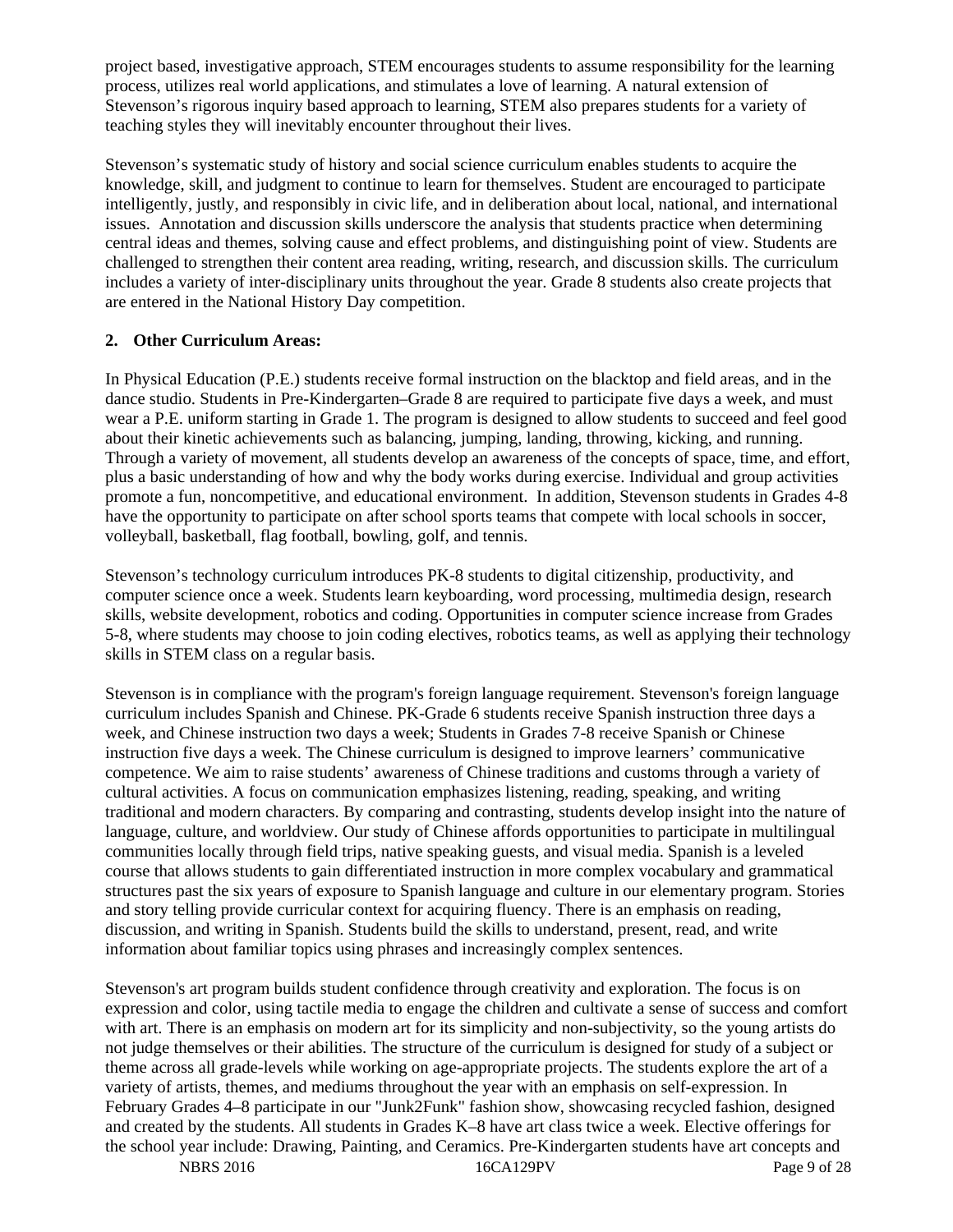instruction embedded within their regular in-class program.

Stevenson's social emotional curriculum dovetails with the academic curriculum to create a safe learning environment. Toolbox is a PK-Grade 6 curriculum, offered once a week, that supports children in understanding and managing their own emotional, social, and academic success. Social Thinking is a parallel social emotional curriculum that extends these lessons through Grade 8. With practice these tools become valuable personal skills: self-awareness, self-management, and relationship skills; these in turn foster responsible decision-making. Because the techniques are simple and the language is shared, children adopt the tools and master them quickly. Lessons start with each child, building self-knowledge and selfmastery and improve empathy and communication, and help resolve conflicts in the classroom, on the playground, and in the school community. Social emotional learning builds a critical foundation for whole child development necessary for academic success.

## **3. Instructional Methods and Interventions:**

At Stevenson School's Carmel Campus, we believe that how we teach is of equal importance to what we teach.

The Harkness teaching philosophy develops the ability to: actively hear about and discuss course content with teachers and peers; critically consider information before arriving at conclusions; learn information with clarity and depth; and form an independent opinion through evidence-based discussions and interpretations. A teacher using inquiry based instruction guides class discussion with focused interpretive questions that serve as a problem to be explored by the group. There is an expectation of the students to offer different answers to these questions and an underlying concept of multiple valid responses. In critical exploration, the child explores the subject matter and the teacher explores the child's thinking. Thus, the teacher constantly strives to understand the meaning any particular experience holds for students to help them learn.

Differentiated instruction is a model that requires teachers to be flexible in their approach to teaching and to adjust curriculum, presentation of information, and assessment to the students rather than expecting students to modify themselves for the curriculum. Students internalize the knowledge modeled through scaffolded performance so that it becomes their own. This approach holds the space for our teachers to provide reteaching and enrichment to every student. The teacher acts as mediator and is equally concerned with developing how the learner approaches solving a problem as the answer they produce. The teacher concentrates on building reciprocity, safety, and mutual understanding in order to leverage strengths and develop weaker areas. In various ways, the teacher encourages the student to reflect on the solution to the problem, on how the solution was achieved, and future applications of their thinking strategies.

Project Based Learning uses hands-on learning activities that engage student interest and motivation to bring depth to the content areas. Activities are designed to answer real life questions and solve authentic problems. A well-designed project invites students to tackle the central concepts and principles of a discipline. Teachers plan projects to enrich students' learning experiences by integrating content with instructional strategies, technology, collaboration, and communication.

## **4. Assessment for Instruction and Learning and Sharing Assessment Results:**

Based on a continuous and in-depth review of best practices in the educational field, Stevenson uses a balanced classroom assessment system that is effective in measurement and purposefully planned to maximize student learning. When summative and formative classroom assessments are high quality and purposefully planned, they are synergistic parts of the same system and help form a more accurate and complete picture of student learning. Summative, formative, and standardized testing are all used to finetune the scope and sequence of curriculum from PK-Grade 8. The purpose of assessment is always to measure student progress, inform instruction with data, communicate student progress clearly to parents, and maximize learning.

NBRS 2016 16CA129PV Page 10 of 28 Formative assessment is used to provide continuous information about a student's learning and happens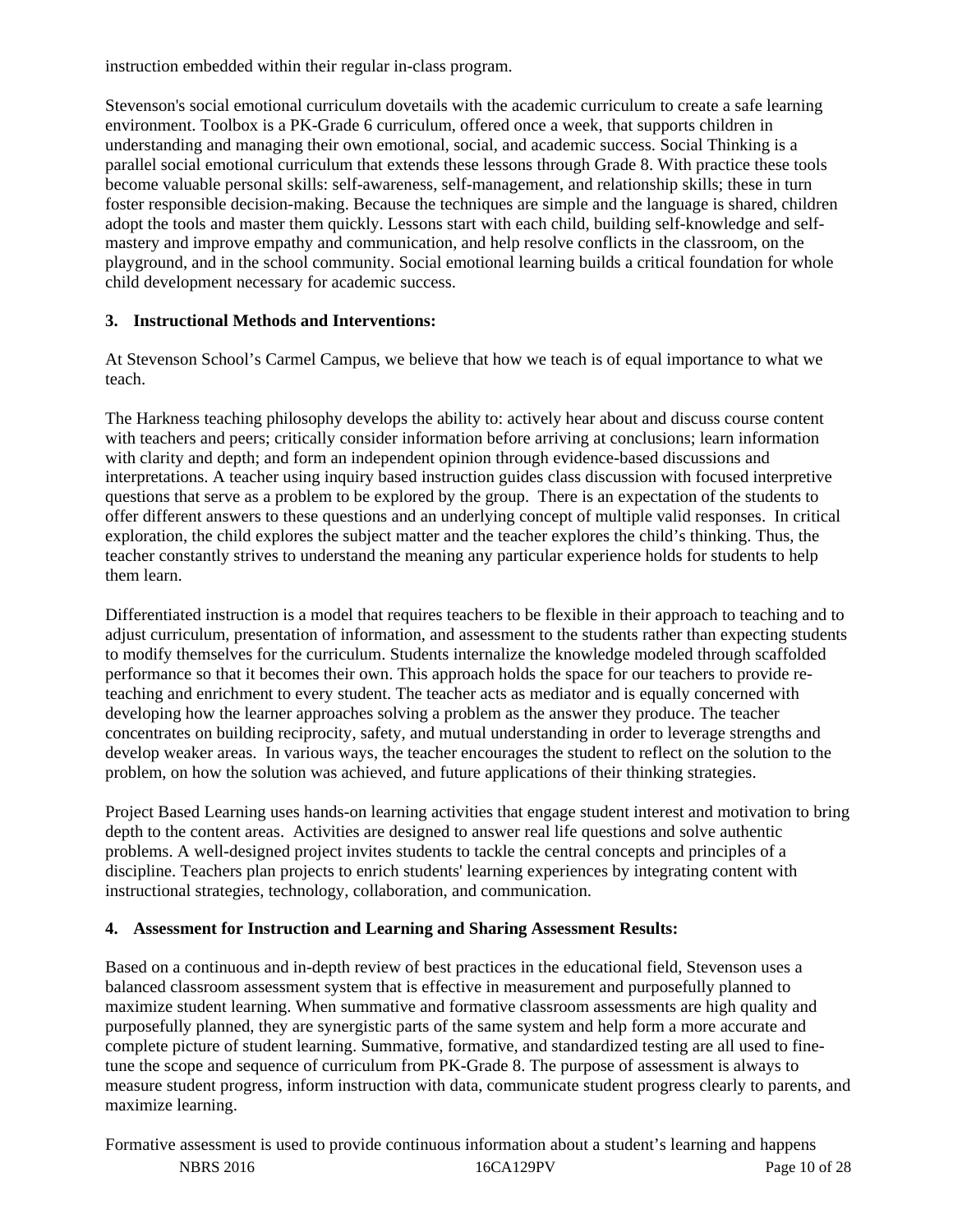while teaching is still underway, helping shape decisions about what needs to happen next to better prepare students for the summative assessment. Formative assessment provides a baseline for individualized instruction, an ongoing stream of informal information about student learning, data that supports precision teaching, stepping-stones for significant yearly progress, and involves students in process.

Summative assessment is a more traditional way of measuring student progress or mastery of a subject, and reflects a student's learning at a particular point in time. These assessments are used to measure how much a student has learned of the content they have been exposed to, as compared to standards set by the teacher or by best practices in the field. Teachers are held to an extremely high standard in writing tests that are consistent with classroom teaching, clean in format, and clear in direction. When class performance does not match teacher expectations, a careful analysis leads to targeted re-teaching. Likewise, when class results exceed expectations, collaborative discussions and creative projects allow for greater depth and complexity in the curriculum.

Stevenson uses a variety of assessments to accurately understand what a student knows, not just what they can show on one type of task. The Measures of Academic Progress (MAP) and Secondary School Admission Test (SSAT) are the established nationally-normed standardized measures used in Grades 3-8. Standardized testing gives us one snapshot of a student's output. Under the guidance of the Director of Curriculum and Instruction, teachers also use standardized testing for formative pre- and post-testing including the Phonological Awareness Test, Gray Oral Reading Tests, and The Test of Written Language to substantiate other formative assessment tools administered in class.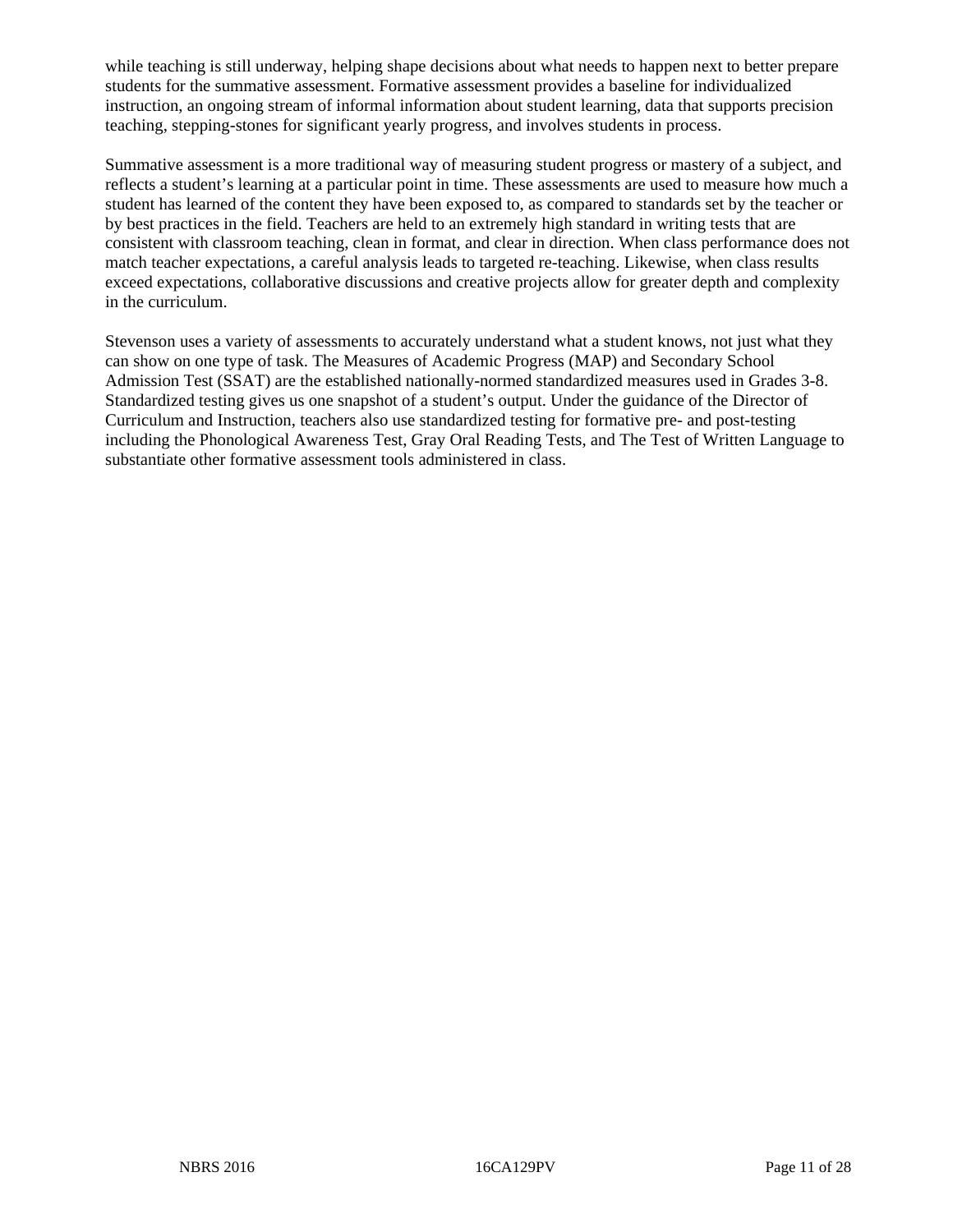### **1. School Climate/Culture:**

Stevenson is a community where the student's experiences are ripe with hope, intellectual stimulation, risk, collaboration, and knowledge. Each classroom bursts at the seams with opportunity for our students to learn deeply, not simply know information. Each teacher creates an environment, in and out of the classroom, wherein our students are provided with experiences that are immediately valuable to them, intellectually and emotionally. We make the content meaningful.

Like John Dewey articulated, our responsibility is to create a learning environment that holds two basic principles—continuity and interaction. Dewey believed that each experience a person has influences his/her future, for better or for worse. One's present experience is a function of the interaction between one's past experiences and the present situation. James Neill writes of Dewey's theory: " The value of the experience is to be judged by the effect that experience has on the individual's present, their future, and the extent to which the individual is able to contribute to society."

We, as educators at Stevenson School, build upon organizing our subject matter in a way that takes into account our student's past experiences and provides them with the experiences which will help open up, rather than shut down, their access to future opportunities. This, in turn, frees our students to be deeply contributing members of our own community and our greater society.

We create an environment which is filled with the love of learning, acceptance of differences, and a pure willingness to take risks and never to yield to the fear of failure. Out of our mistakes comes tremendous growth. Doing should always be partnered with listening and watching for the highest level of learning retention. Our classrooms, our entire community, reflect an environment that balances the deeply needed sense of structure and connection for our young learners to feel safe to take the brave risk of thinking independently, questioning one another and themselves, searching for an answer, and discovering other questions along the journey.

The faculty and staff of Stevenson emulate and practice these ideals in everything we do. The school culture supports robust professional development, collegial observation, critique, accountability, and collaboration. Teachers model a curiosity for life-long learning, resilience, and work-ethic. Stevenson's school culture is best described as one of dynamic optimism, where curriculum is constantly being refined to best meet the needs of the learners in the classroom at the time.

#### **2. Engaging Families and Community:**

The school hosts parent receptions several times a year in the Head of School's living room to build community between the parents and the school.

All members of the community receive a weekly e-newsletter. This provides information about calendar events, student and community highlights and weekly insight into the vision and pedagogy of the school.

Advisory groups, made up of five to eight middle grade students, meet two times a day with their faculty advisor. The advisor's responsibility is to be an advocate for the student, and a mediator between the student and his/her parents and teachers.

Parents attend Parent/Teacher conferences formally two times a year. The conferences are an opportunity for parents and faculty to speak with one another about the student's academic and social/emotional progress. Grades and comments are produced six times a year. This documents a written narrative of the child's overall progress and development.

All grade levels, PK-Grade 8, have Edsby pages where specific information related to each class can be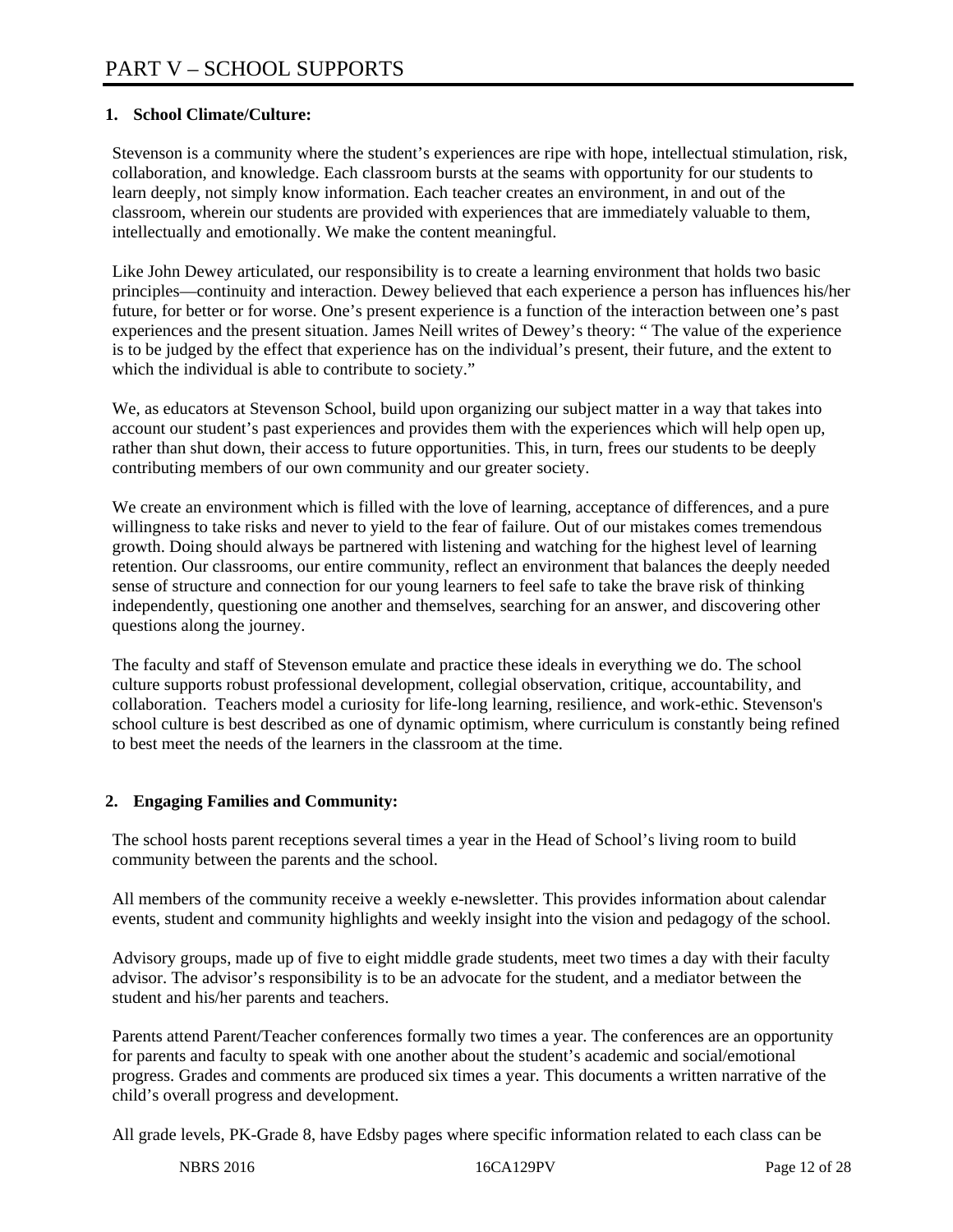found. Atlas Rubicon is an overarching tool to gain insight into the curricular structure at the school. Accessible to the school community, it is a dynamic website that holds curriculum maps.

A robust parent education program provides a series of gatherings designed to broaden our learning community, increase communication, and create a strong partnership between the school and families. They are held throughout the year at varying times of day, to allow all parents to attend. Parent education topics range from new parent orientation to workshops with academic experts who instruct faculty and parents about our academic program of study, such as Singapore Math, and our social emotional curriculum, such as Toolbox Training.

Parent Volunteer Training prepares parents to participate in the school community by helping in the classroom, in the garden, in our after school program, and with school events.

The entire faculty, administration, and student body engage in cross-curricular, community based service learning projects. For example, students and their families glean in the agriculture fields and bring the excess food to the local food banks, while they simultaneously run the most successful school canned food drive in the county.

There is a Parent/Teacher Committee, consisting of teachers, parents, and administration that meets once a month to oversee support of various components of the school. All parents and faculty are welcome to attend any of the meetings.

#### **3. Professional Development:**

Stevenson provides a generous faculty enrichment budget of \$85,000 a year to underwrite activities to support the professional enrichment of its faculty. Last year 28 faculty members received enrichment funds to support further education or relevant experience. These funds are most often used to finance graduatedegree programs, to allow faculty to attend workshops, participate in travel study programs, and take part in in sponsored research projects. The school reviews faculty enrichment funding on an annual basis to ensure that the school allocates this money equitably.

The school has devoted much time and energy to professional development to understand and address the social and emotional needs of Stevenson's students and to more deeply understand child psychology and human development. To set the tone for school year 2015-16, Dr. JoAnn Deak visited the school and worked with faculty and administrators on current research in adolescent brain function and cognitive development to better serve the needs of our students.

#### **4. School Leadership:**

An effective administration believes in their faculty and staff, imparts clear expectations for performance, commits to improving instructional practice, and maintains the integrity of a respectful school climate. A positive school culture empowers teachers to seek professional fulfillment, a greater understanding of learning with every experience, and to be exceptional educators.

A clearly stated vision that has buy-in from administration and teachers alike establishes, with time, an environment of optimism and trust, in which students understand that the adults speak the same language and share expectations for how members of the educational community engage with each other. Teachers, then, become mentors and coaches to their students and to one another. The challenge to improve skills, strategies and self-awareness becomes a reciprocal process.

Within an atmosphere of safety, students can more easily balance the risks of developing critical thinking skills and the demands of procedural knowledge. Curriculum is rapidly evolving from a traditional model of rote fact memorization and standardized performance on timed, written tests to a modern educational framework that values synthesis, analysis, and application of information assessed through tasks that require creative and resourceful problem solving. Instruction is most successful when teaching focuses on skills and allows the content of the curriculum to be the conduit to build the development of those skills.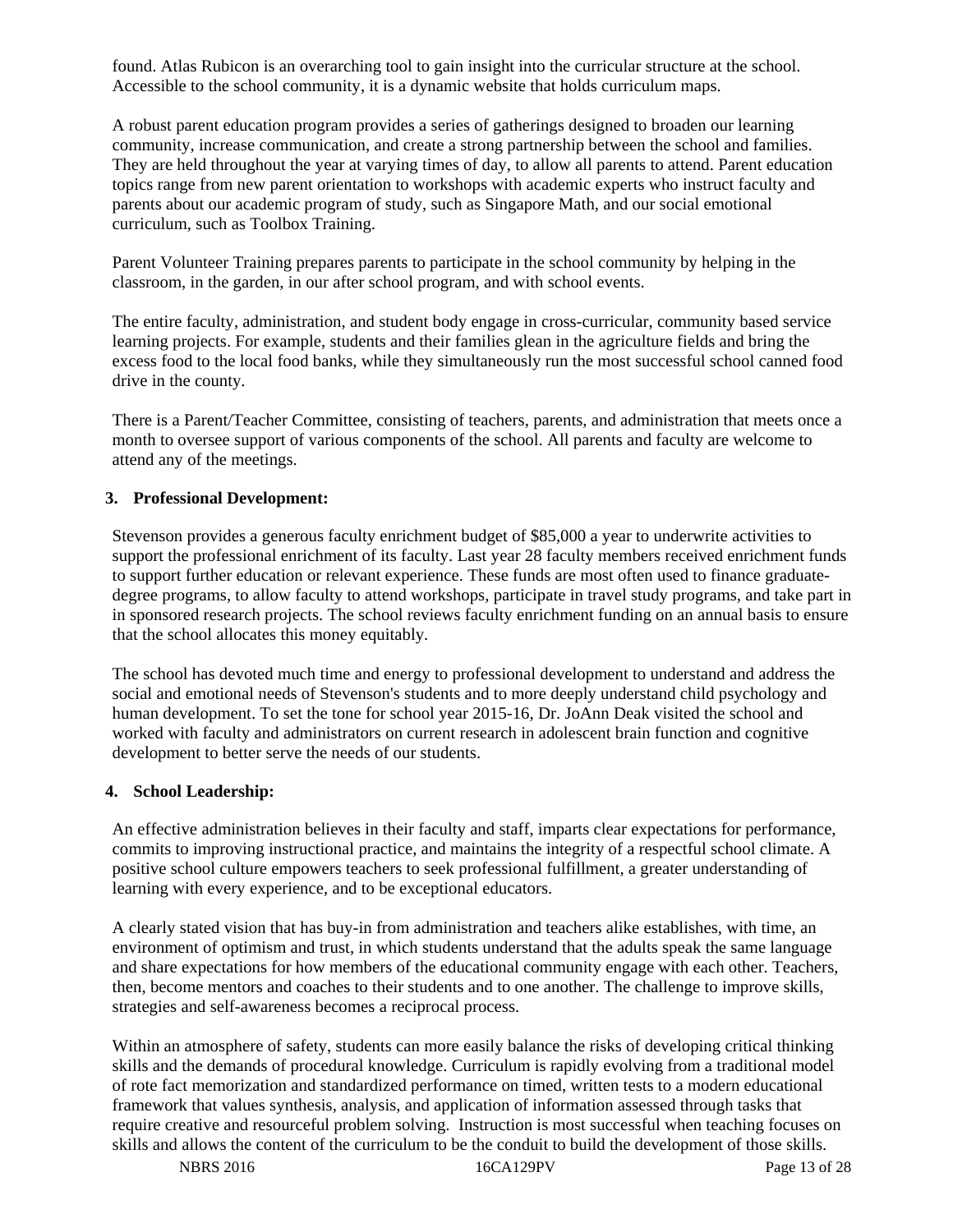Educators develop a relationship with parents, who are, as in any marriage, reassured, positive, and supportive when they see administrators and teachers working together to encourage their children to thrive as learners and as thinkers. Parents, too have a sharp learning curve as they scramble to keep up with the pace and demands of raising digital natives. Parents are given the opportunity to make educated decisions about how to support their children's school experience with access to information, regular parent education, and forums for communication.

Stevenson has developed an effective leadership model, wherein the head of school works closely with the director of curriculum and instruction, the elementary and middle grade deans, and department heads to ensure that there is an ample amount of observation, feedback, coaching, and support. Decisions and changes are data driven, and based on the feedback from all community constituents.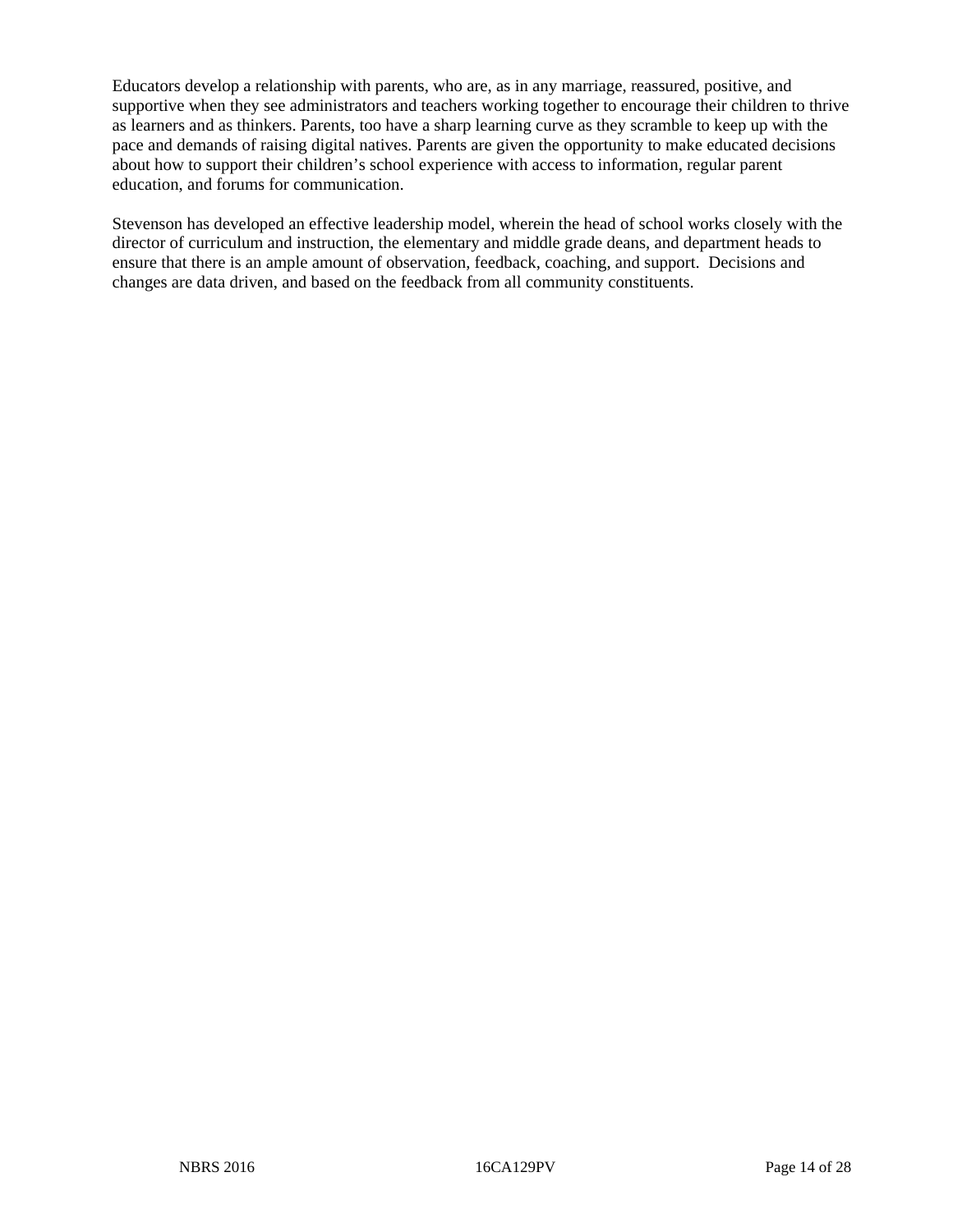Stevenson's aim to comprehensively develop faculty competence in differentiation has a more significant impact than any other curricular initiative. A mindset of responsive differentiation improves teaching and assessment practices, and thereby the learning experiences of all students, not just the outliers. Analysis of student work at a level that is meaningful to instruction has often been relegated to specialists who work with outliers in gifted education or special education, where a more careful consideration of a student's strengths and weaknesses is warranted by the perception of a greater need. Stevenson's teachers believe that diagnostic teaching must not be limited to luxury information, only funded by schools or parents when the red flag has been raised out of concern for outliers. Information about student learning that is useful for instruction is as much a part of a Stevenson education as any other initiative; perceptive analysis at a deeper level allows teachers to make educated decisions to effectively guide student learning. Every student deserves best practices in their educational experience, and information is what paves the road for the most successful teaching and learning strategies.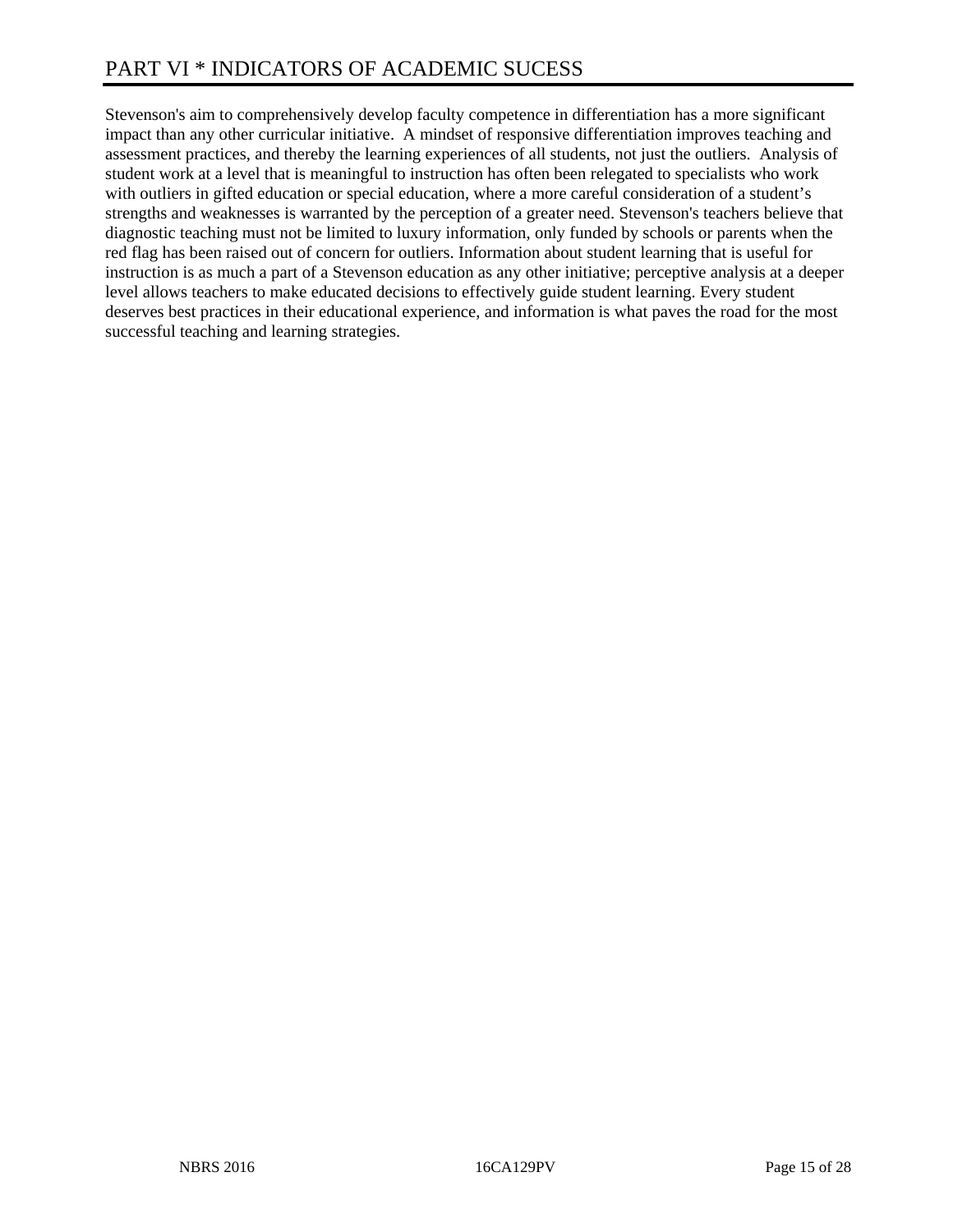# PART VII - NON-PUBLIC SCHOOL INFORMATION

1. Non-public school association(s): Independent

Identify the religious or independent associations, if any, to which the school belongs. Select the primary association first.

| 2. | Does the school have nonprofit, tax-exempt $(501(c)(3))$ status?                                       | <b>Yes X</b> | No. |
|----|--------------------------------------------------------------------------------------------------------|--------------|-----|
| 3. | What is the educational cost per student?<br>(School budget divided by enrollment)                     | \$17325      |     |
|    | 4. What is the average financial aid per student?                                                      | \$9800       |     |
| 5. | What percentage of the annual budget is devoted to<br>scholarship assistance and/or tuition reduction? | 13%          |     |
| 6. | What percentage of the student body receives<br>scholarship assistance, including tuition reduction?   | 29%          |     |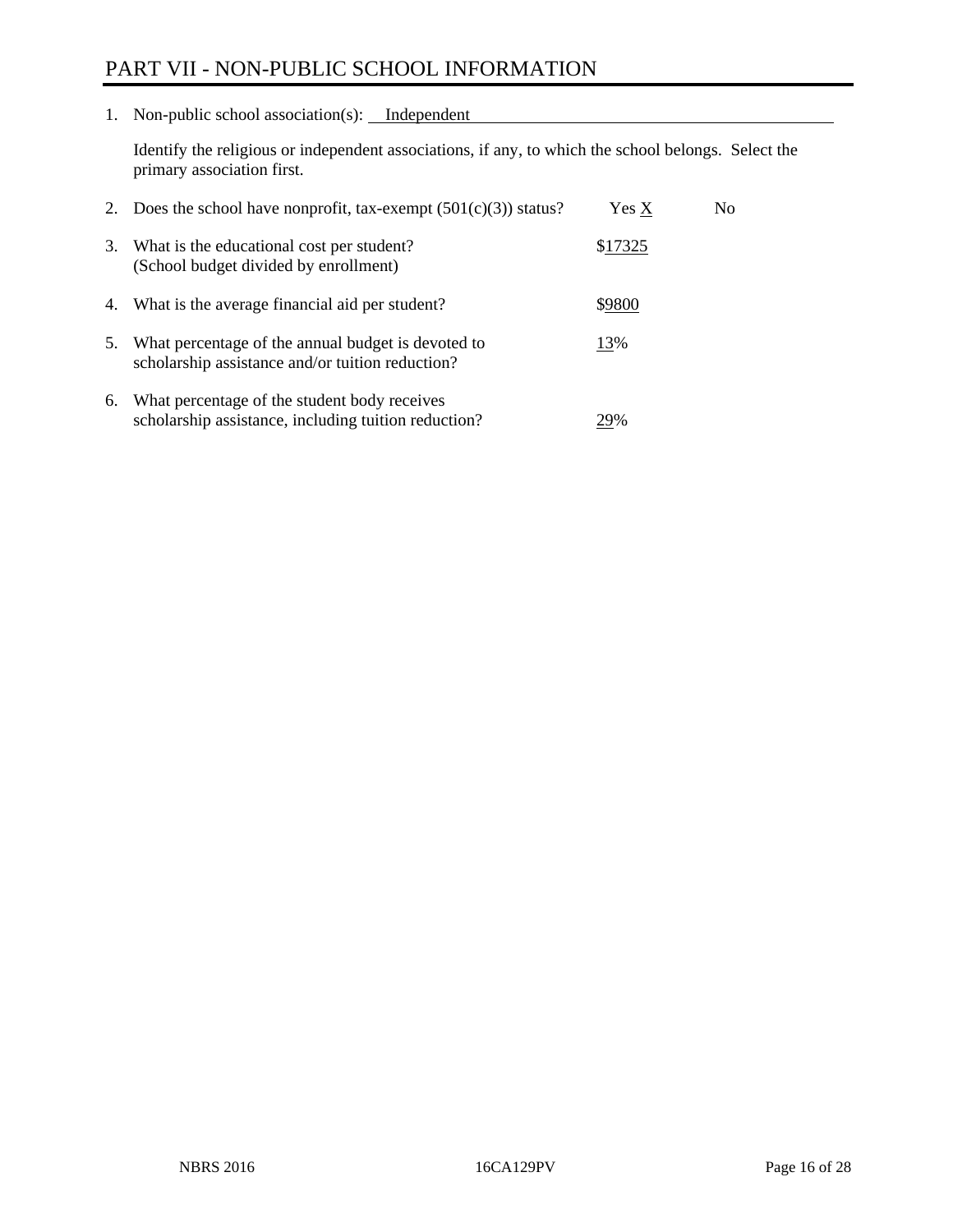| <b>Subject: Math</b>   | <b>Test: MAP</b>                 |
|------------------------|----------------------------------|
| Grade: 3               | <b>Edition/Publication Year:</b> |
|                        | 2014                             |
| <b>Publisher: NWEA</b> | Scores are reported here as:     |
|                        | Scaled scores                    |

| School Year                                | 2014-2015  |
|--------------------------------------------|------------|
| Testing month                              | <b>Nov</b> |
| <b>SCHOOL SCORES</b>                       |            |
| <b>Average Score</b>                       | 206        |
| Number of students tested                  | 24         |
| Percent of total students tested           | 100        |
| Number of students alternatively assessed  |            |
| Percent of students alternatively assessed | 0.04       |
| <b>SUBGROUP SCORES</b>                     |            |
| 1. Other 1                                 |            |
| <b>Average Score</b>                       |            |
| Number of students tested                  |            |
| 2. Other 2                                 |            |
| <b>Average Score</b>                       |            |
| Number of students tested                  |            |
| 3. Other 3                                 |            |
| <b>Average Score</b>                       |            |
| Number of students tested                  |            |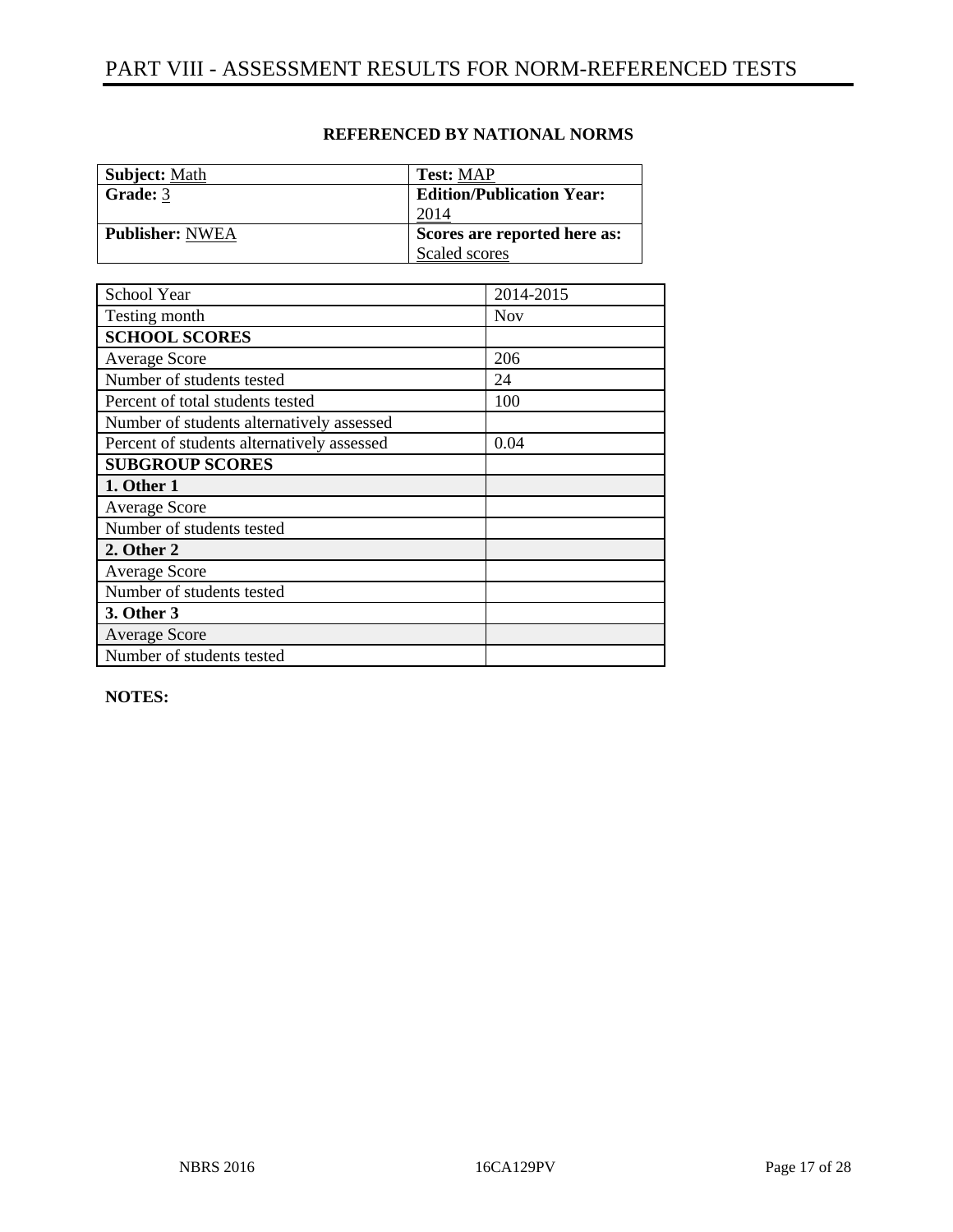| <b>Subject: Math</b>   | <b>Test: MAP</b>                 |
|------------------------|----------------------------------|
| Grade: 4               | <b>Edition/Publication Year:</b> |
|                        | 2014                             |
| <b>Publisher: NWEA</b> | Scores are reported here as:     |
|                        | Scaled scores                    |

| School Year                                | 2014-2015  |
|--------------------------------------------|------------|
| Testing month                              | <b>Nov</b> |
| <b>SCHOOL SCORES</b>                       |            |
| <b>Average Score</b>                       | 217        |
| Number of students tested                  | 26         |
| Percent of total students tested           | 100        |
| Number of students alternatively assessed  |            |
| Percent of students alternatively assessed | 0.04       |
| <b>SUBGROUP SCORES</b>                     |            |
| 1. Other 1                                 |            |
| <b>Average Score</b>                       |            |
| Number of students tested                  |            |
| 2. Other 2                                 |            |
| <b>Average Score</b>                       |            |
| Number of students tested                  |            |
| 3. Other 3                                 |            |
| <b>Average Score</b>                       |            |
| Number of students tested                  |            |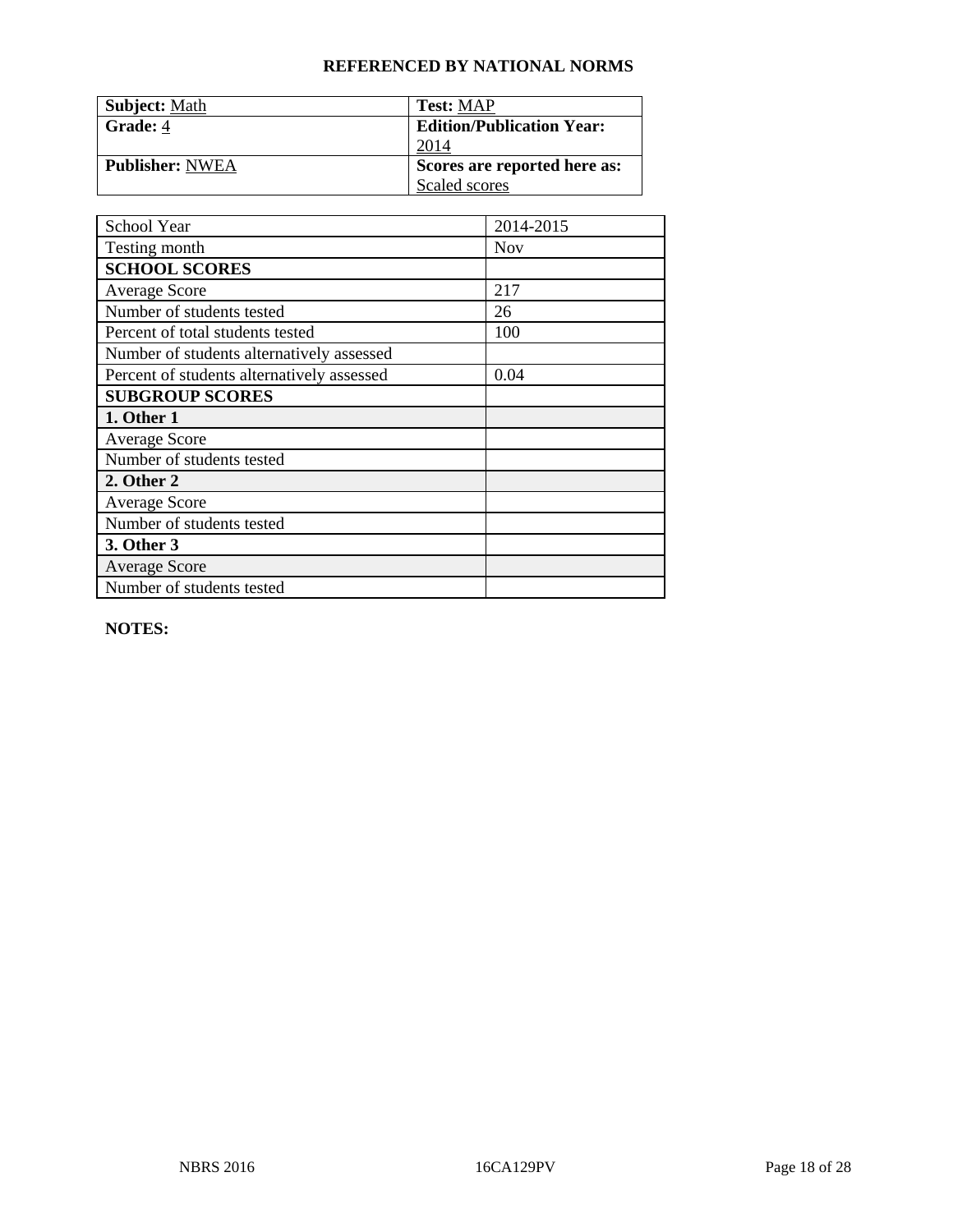| <b>Subject: Math</b>   | <b>Test: MAP</b>                 |
|------------------------|----------------------------------|
| Grade: 5               | <b>Edition/Publication Year:</b> |
|                        | 2014                             |
| <b>Publisher: NWEA</b> | Scores are reported here as:     |
|                        | Scaled scores                    |

| School Year                                | 2014-2015  |
|--------------------------------------------|------------|
| Testing month                              | <b>Nov</b> |
| <b>SCHOOL SCORES</b>                       |            |
| <b>Average Score</b>                       | 221        |
| Number of students tested                  | 23         |
| Percent of total students tested           | 100        |
| Number of students alternatively assessed  |            |
| Percent of students alternatively assessed | $\theta$   |
| <b>SUBGROUP SCORES</b>                     |            |
| 1. Other 1                                 |            |
| <b>Average Score</b>                       |            |
| Number of students tested                  |            |
| 2. Other 2                                 |            |
| <b>Average Score</b>                       |            |
| Number of students tested                  |            |
| 3. Other 3                                 |            |
| <b>Average Score</b>                       |            |
| Number of students tested                  |            |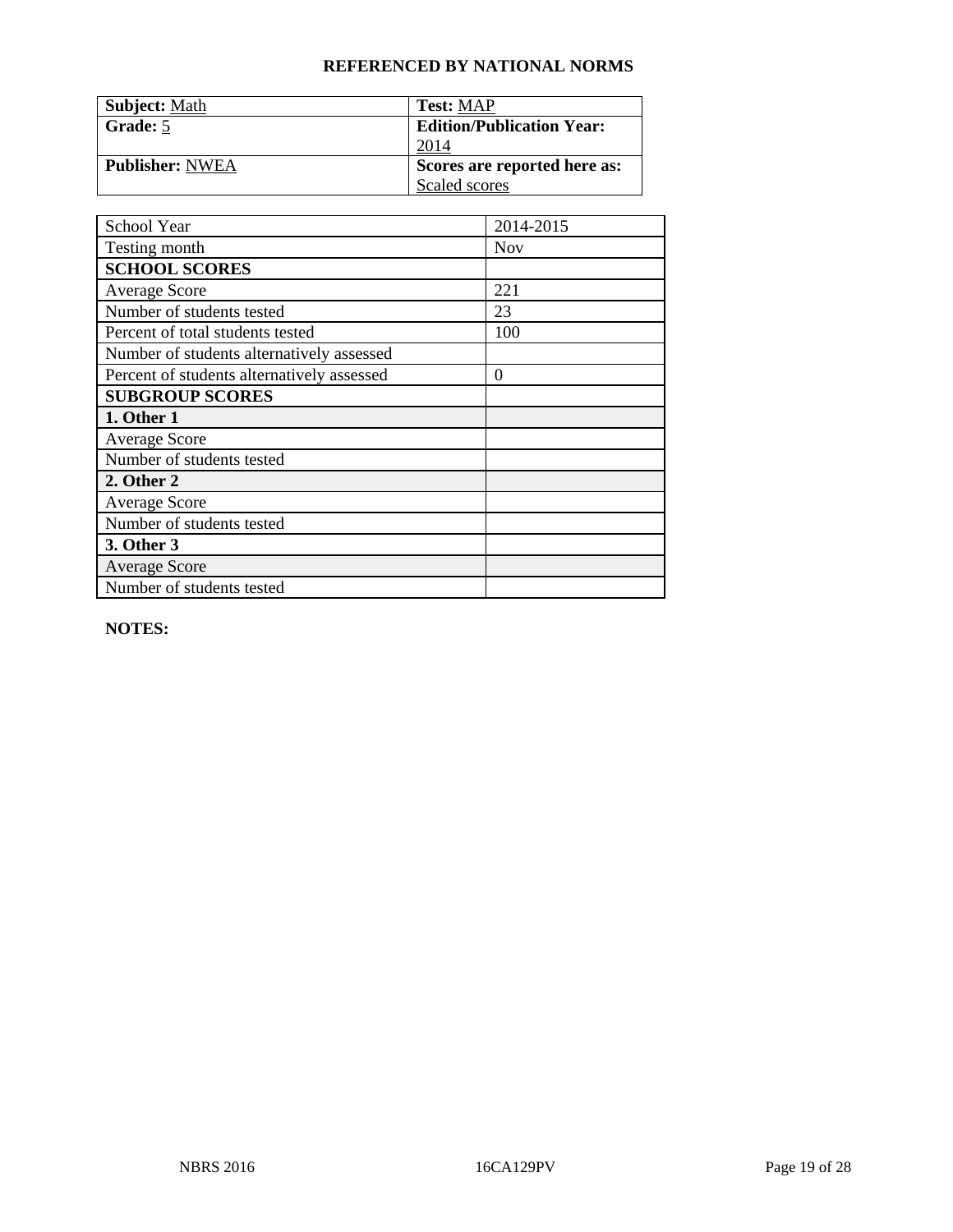| <b>Subject: Math</b>   | <b>Test: MAP</b>                 |
|------------------------|----------------------------------|
| Grade: 6               | <b>Edition/Publication Year:</b> |
|                        | 2014                             |
| <b>Publisher: NWEA</b> | Scores are reported here as:     |
|                        | Scaled scores                    |

| School Year                                | 2014-2015  |
|--------------------------------------------|------------|
| Testing month                              | <b>Nov</b> |
| <b>SCHOOL SCORES</b>                       |            |
| <b>Average Score</b>                       | 229        |
| Number of students tested                  | 33         |
| Percent of total students tested           | 100        |
| Number of students alternatively assessed  |            |
| Percent of students alternatively assessed | $\theta$   |
| <b>SUBGROUP SCORES</b>                     |            |
| 1. Other 1                                 |            |
| <b>Average Score</b>                       |            |
| Number of students tested                  |            |
| 2. Other 2                                 |            |
| <b>Average Score</b>                       |            |
| Number of students tested                  |            |
| 3. Other 3                                 |            |
| <b>Average Score</b>                       |            |
| Number of students tested                  |            |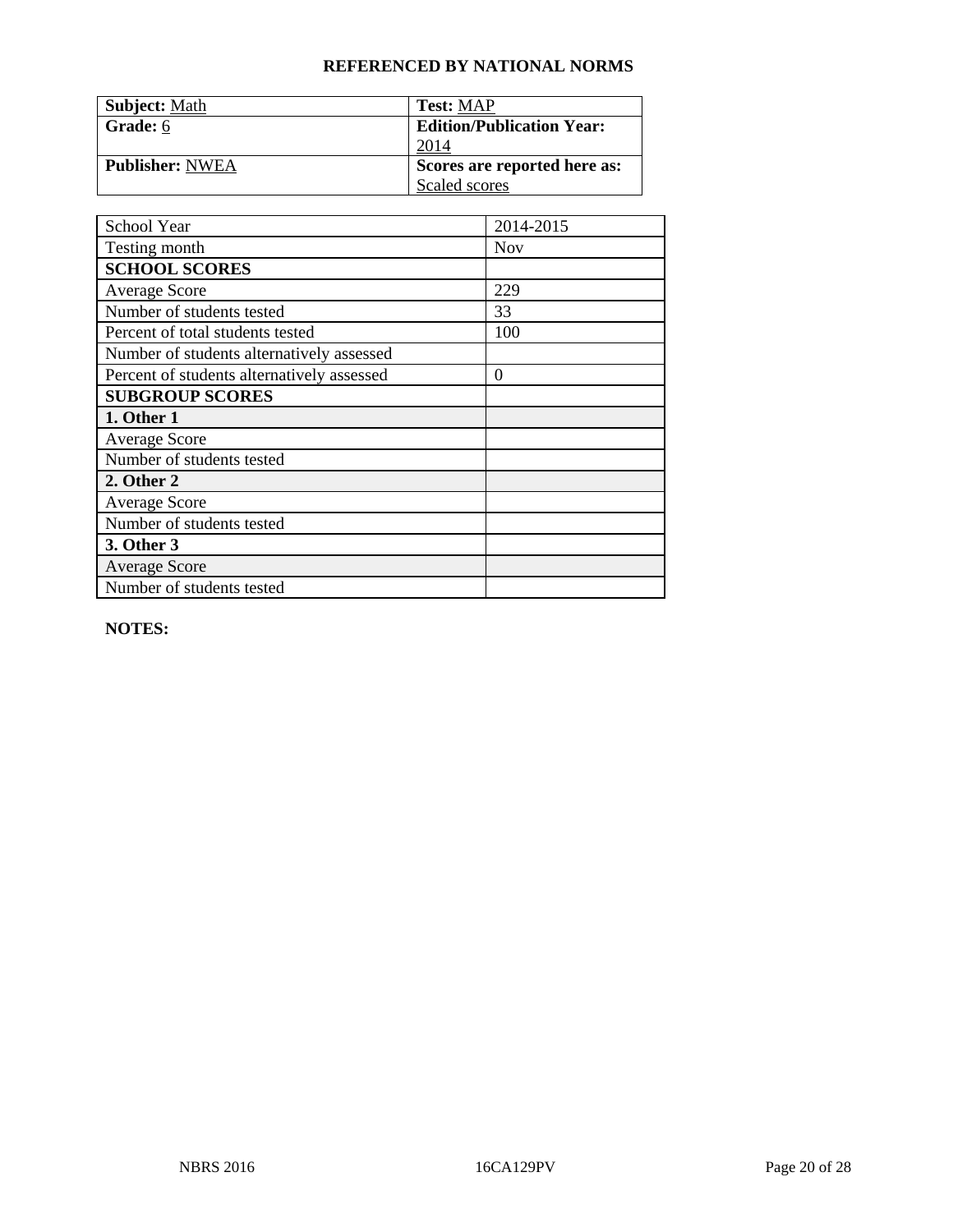| <b>Subject: Math</b>   | <b>Test: MAP</b>                 |
|------------------------|----------------------------------|
| Grade: 7               | <b>Edition/Publication Year:</b> |
|                        | 2014                             |
| <b>Publisher: NWEA</b> | Scores are reported here as:     |
|                        | Scaled scores                    |

| School Year                                | 2014-2015  |
|--------------------------------------------|------------|
| Testing month                              | <b>Nov</b> |
| <b>SCHOOL SCORES</b>                       |            |
| <b>Average Score</b>                       | 236        |
| Number of students tested                  | 24         |
| Percent of total students tested           | 100        |
| Number of students alternatively assessed  |            |
| Percent of students alternatively assessed | $\theta$   |
| <b>SUBGROUP SCORES</b>                     |            |
| 1. Other 1                                 |            |
| <b>Average Score</b>                       |            |
| Number of students tested                  |            |
| 2. Other 2                                 |            |
| <b>Average Score</b>                       |            |
| Number of students tested                  |            |
| 3. Other 3                                 |            |
| <b>Average Score</b>                       |            |
| Number of students tested                  |            |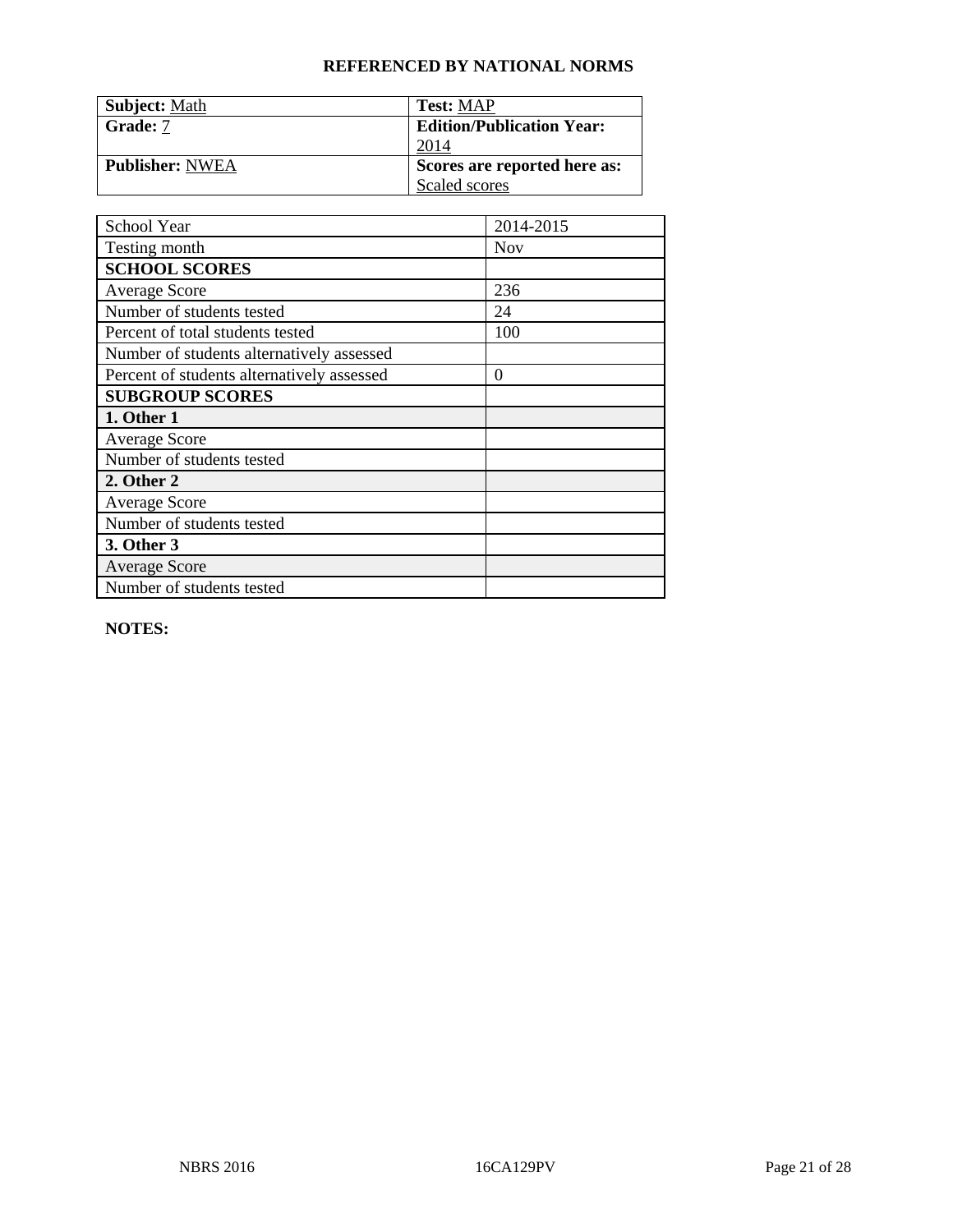| <b>Subject: Math</b>   | <b>Test: MAP</b>                 |
|------------------------|----------------------------------|
| Grade: 8               | <b>Edition/Publication Year:</b> |
|                        | 2014                             |
| <b>Publisher: NWEA</b> | Scores are reported here as:     |
|                        | Scaled scores                    |

| School Year                                | 2014-2015  |
|--------------------------------------------|------------|
| Testing month                              | <b>Nov</b> |
| <b>SCHOOL SCORES</b>                       |            |
| <b>Average Score</b>                       | 239        |
| Number of students tested                  | 24         |
| Percent of total students tested           | 97         |
| Number of students alternatively assessed  |            |
| Percent of students alternatively assessed | 0          |
| <b>SUBGROUP SCORES</b>                     |            |
| 1. Other 1                                 |            |
| <b>Average Score</b>                       |            |
| Number of students tested                  |            |
| 2. Other 2                                 |            |
| <b>Average Score</b>                       |            |
| Number of students tested                  |            |
| 3. Other 3                                 |            |
| <b>Average Score</b>                       |            |
| Number of students tested                  |            |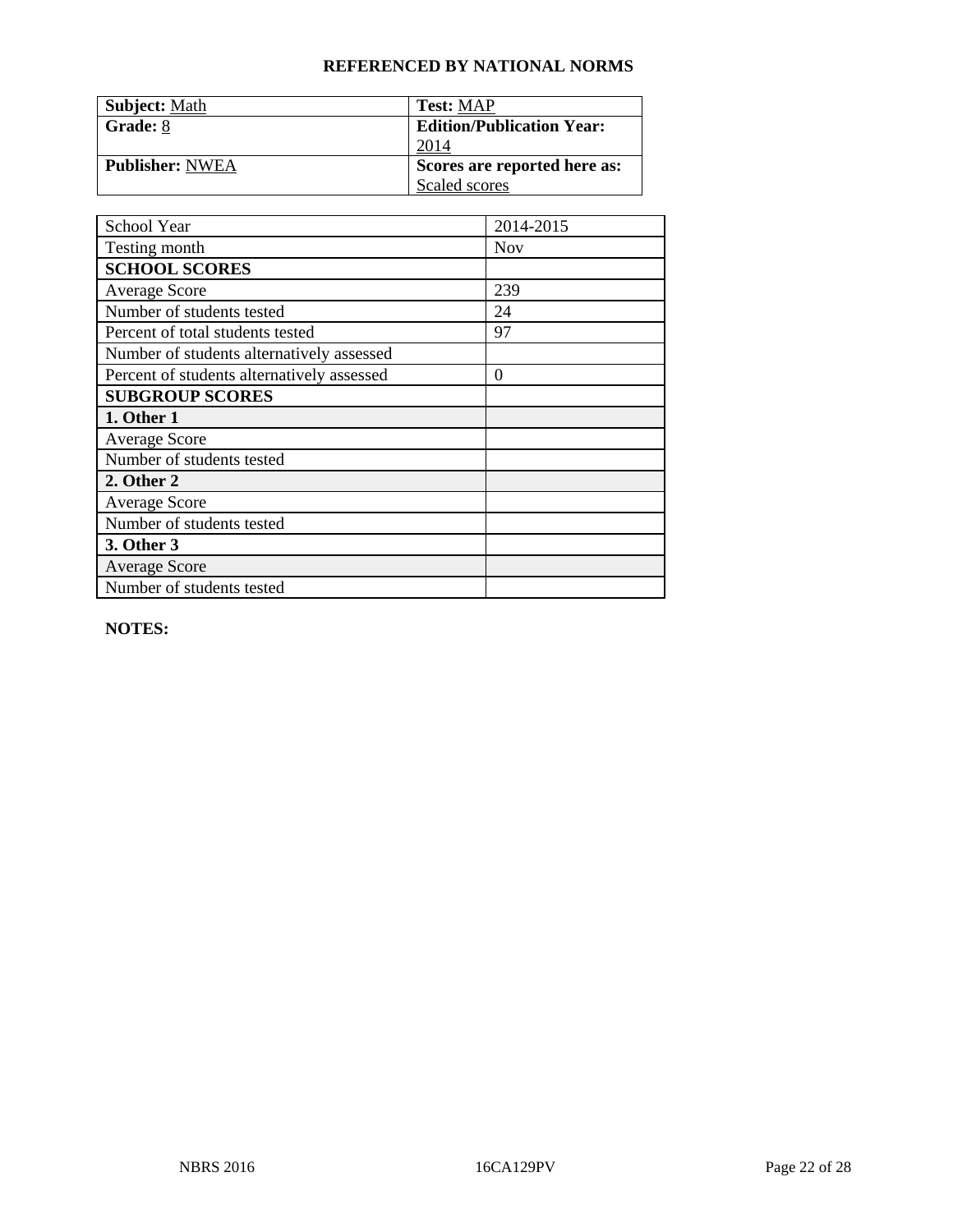| <b>Subject: Reading/ELA</b> | <b>Test: MAP</b>                 |
|-----------------------------|----------------------------------|
| Grade: 3                    | <b>Edition/Publication Year:</b> |
|                             | 2014                             |
| <b>Publisher: NWEA</b>      | Scores are reported here as:     |
|                             | Scaled scores                    |

| School Year                                | 2014-2015  |
|--------------------------------------------|------------|
| Testing month                              | <b>Nov</b> |
| <b>SCHOOL SCORES</b>                       |            |
| <b>Average Score</b>                       | 207        |
| Number of students tested                  | 24         |
| Percent of total students tested           | 100        |
| Number of students alternatively assessed  |            |
| Percent of students alternatively assessed | $\theta$   |
| <b>SUBGROUP SCORES</b>                     |            |
| 1. Other 1                                 |            |
| <b>Average Score</b>                       |            |
| Number of students tested                  |            |
| 2. Other 2                                 |            |
| <b>Average Score</b>                       |            |
| Number of students tested                  |            |
| 3. Other 3                                 |            |
| <b>Average Score</b>                       |            |
| Number of students tested                  |            |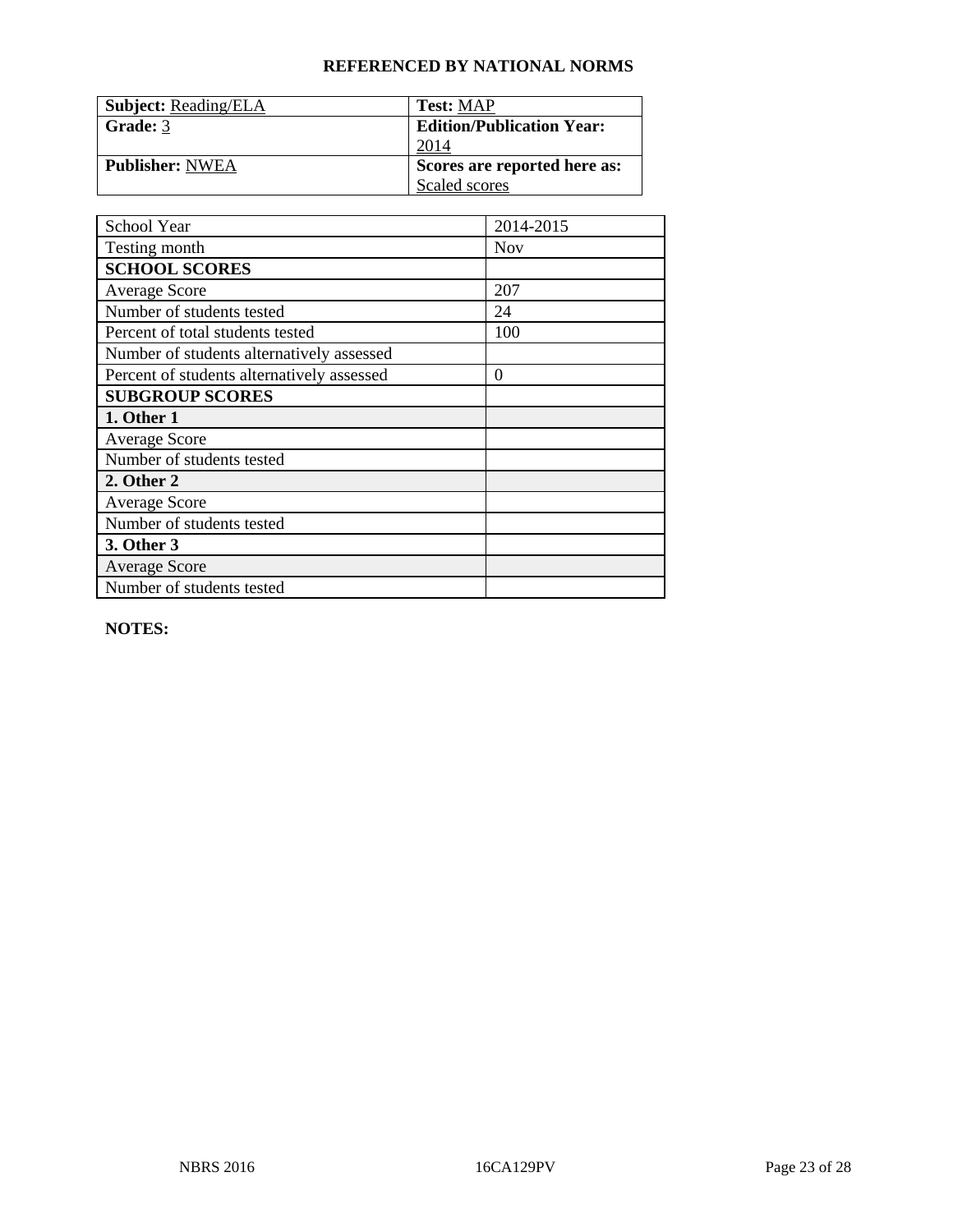| <b>Subject: Reading/ELA</b> | <b>Test: MAP</b>                 |
|-----------------------------|----------------------------------|
| Grade: 4                    | <b>Edition/Publication Year:</b> |
|                             | 2014                             |
| <b>Publisher: NWEA</b>      | Scores are reported here as:     |
|                             | Scaled scores                    |

| School Year                                | 2014-2015  |
|--------------------------------------------|------------|
| Testing month                              | <b>Nov</b> |
| <b>SCHOOL SCORES</b>                       |            |
| <b>Average Score</b>                       | 214        |
| Number of students tested                  | 25         |
| Percent of total students tested           | 97         |
| Number of students alternatively assessed  |            |
| Percent of students alternatively assessed | $\theta$   |
| <b>SUBGROUP SCORES</b>                     |            |
| 1. Other 1                                 |            |
| <b>Average Score</b>                       |            |
| Number of students tested                  |            |
| 2. Other 2                                 |            |
| <b>Average Score</b>                       |            |
| Number of students tested                  |            |
| 3. Other 3                                 |            |
| <b>Average Score</b>                       |            |
| Number of students tested                  |            |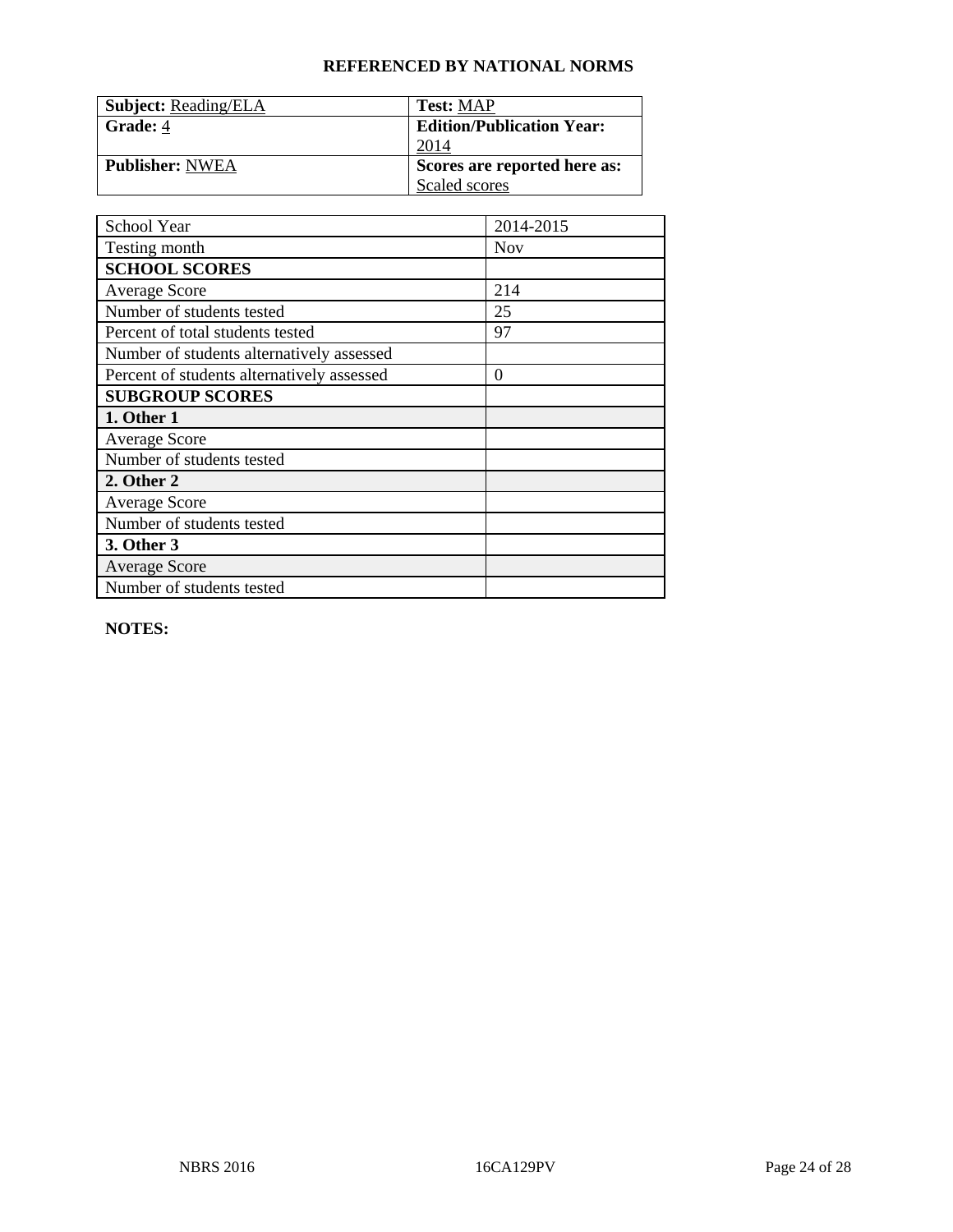| <b>Subject: Reading/ELA</b> | <b>Test: MAP</b>                 |
|-----------------------------|----------------------------------|
| Grade: 5                    | <b>Edition/Publication Year:</b> |
|                             | 2014                             |
| <b>Publisher: NWEA</b>      | Scores are reported here as:     |
|                             | Scaled scores                    |

| School Year                                | 2014-2015  |
|--------------------------------------------|------------|
| Testing month                              | <b>Nov</b> |
| <b>SCHOOL SCORES</b>                       |            |
| <b>Average Score</b>                       | 219        |
| Number of students tested                  | 23         |
| Percent of total students tested           | 100        |
| Number of students alternatively assessed  |            |
| Percent of students alternatively assessed | $\theta$   |
| <b>SUBGROUP SCORES</b>                     |            |
| 1. Other 1                                 |            |
| <b>Average Score</b>                       |            |
| Number of students tested                  |            |
| 2. Other 2                                 |            |
| <b>Average Score</b>                       |            |
| Number of students tested                  |            |
| 3. Other 3                                 |            |
| <b>Average Score</b>                       |            |
| Number of students tested                  |            |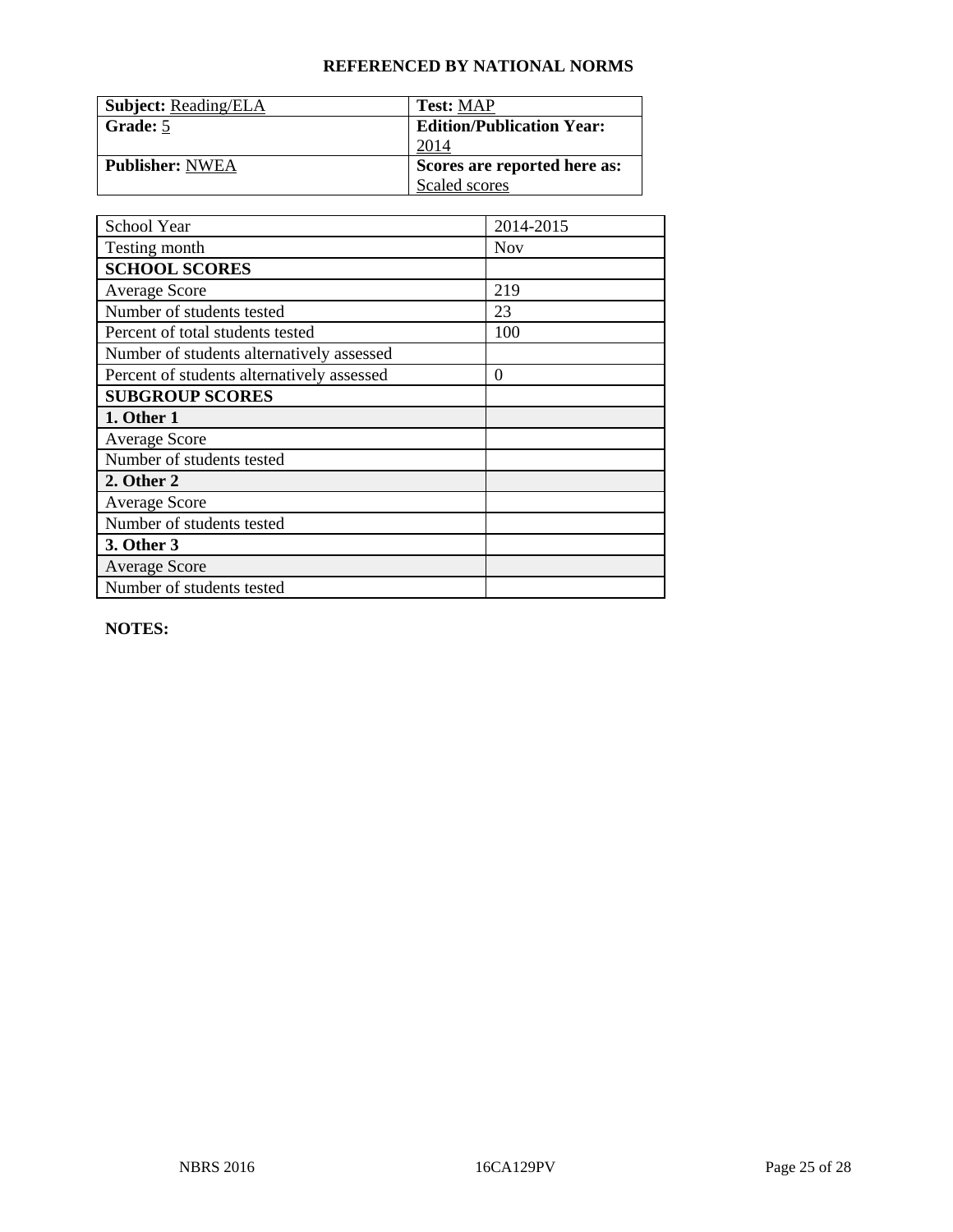| <b>Subject: Reading/ELA</b> | <b>Test: MAP</b>                 |
|-----------------------------|----------------------------------|
| Grade: 6                    | <b>Edition/Publication Year:</b> |
|                             | 2014                             |
| <b>Publisher: NWEA</b>      | Scores are reported here as:     |
|                             | Scaled scores                    |

| School Year                                | 2014-2015  |
|--------------------------------------------|------------|
| Testing month                              | <b>Nov</b> |
| <b>SCHOOL SCORES</b>                       |            |
| <b>Average Score</b>                       | 223        |
| Number of students tested                  | 32         |
| Percent of total students tested           | 97         |
| Number of students alternatively assessed  |            |
| Percent of students alternatively assessed | $\theta$   |
| <b>SUBGROUP SCORES</b>                     |            |
| 1. Other 1                                 |            |
| <b>Average Score</b>                       |            |
| Number of students tested                  |            |
| 2. Other 2                                 |            |
| <b>Average Score</b>                       |            |
| Number of students tested                  |            |
| 3. Other 3                                 |            |
| <b>Average Score</b>                       |            |
| Number of students tested                  |            |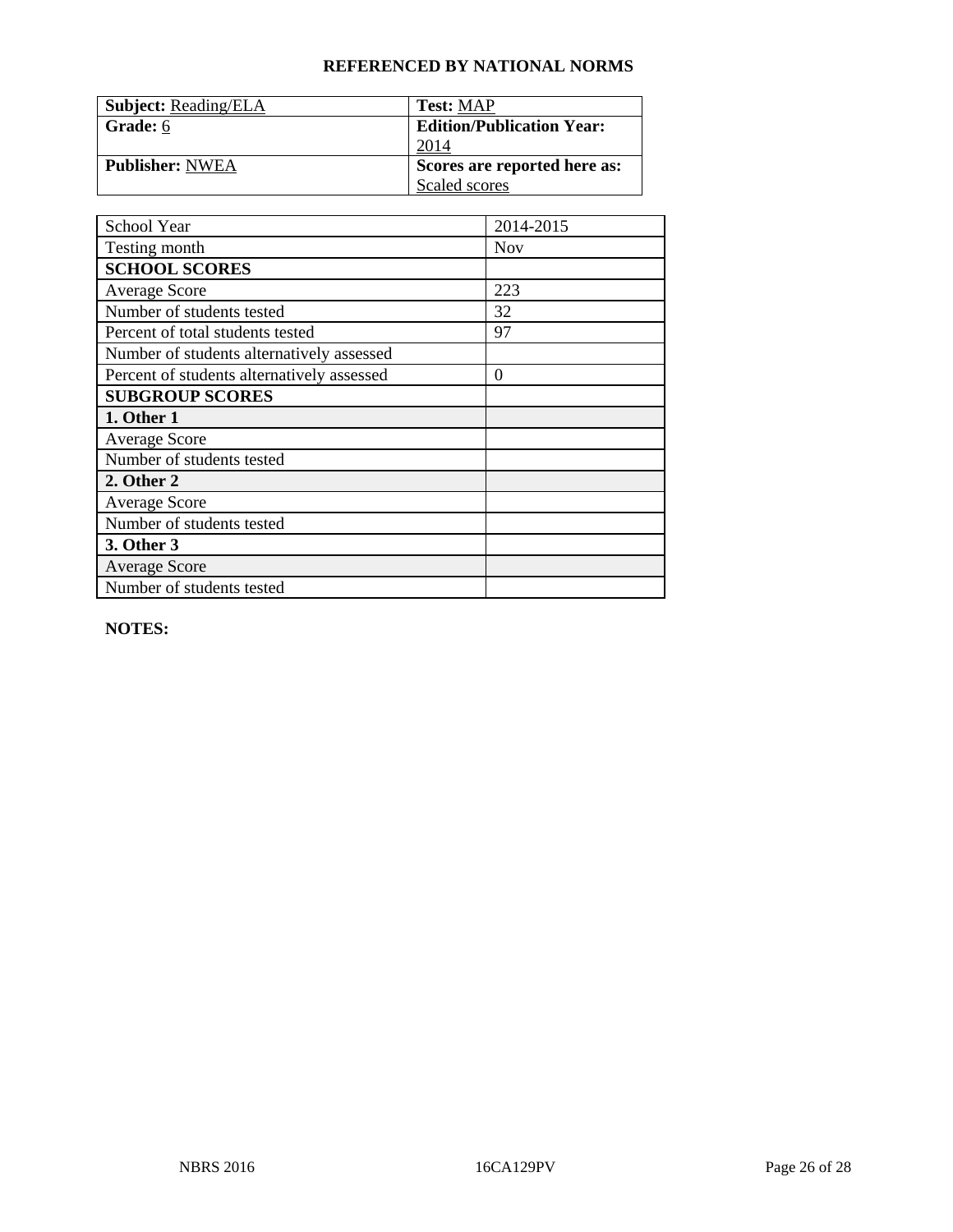| <b>Subject: Reading/ELA</b> | <b>Test: MAP</b>                 |
|-----------------------------|----------------------------------|
| Grade: 7                    | <b>Edition/Publication Year:</b> |
|                             | 2014                             |
| <b>Publisher: NWEA</b>      | Scores are reported here as:     |
|                             | Scaled scores                    |

| School Year                                | 2014-2015  |
|--------------------------------------------|------------|
| Testing month                              | <b>Nov</b> |
| <b>SCHOOL SCORES</b>                       |            |
| <b>Average Score</b>                       | 228        |
| Number of students tested                  | 24         |
| Percent of total students tested           | 100        |
| Number of students alternatively assessed  |            |
| Percent of students alternatively assessed | $\theta$   |
| <b>SUBGROUP SCORES</b>                     |            |
| 1. Other 1                                 |            |
| <b>Average Score</b>                       |            |
| Number of students tested                  |            |
| 2. Other 2                                 |            |
| <b>Average Score</b>                       |            |
| Number of students tested                  |            |
| 3. Other 3                                 |            |
| <b>Average Score</b>                       |            |
| Number of students tested                  |            |